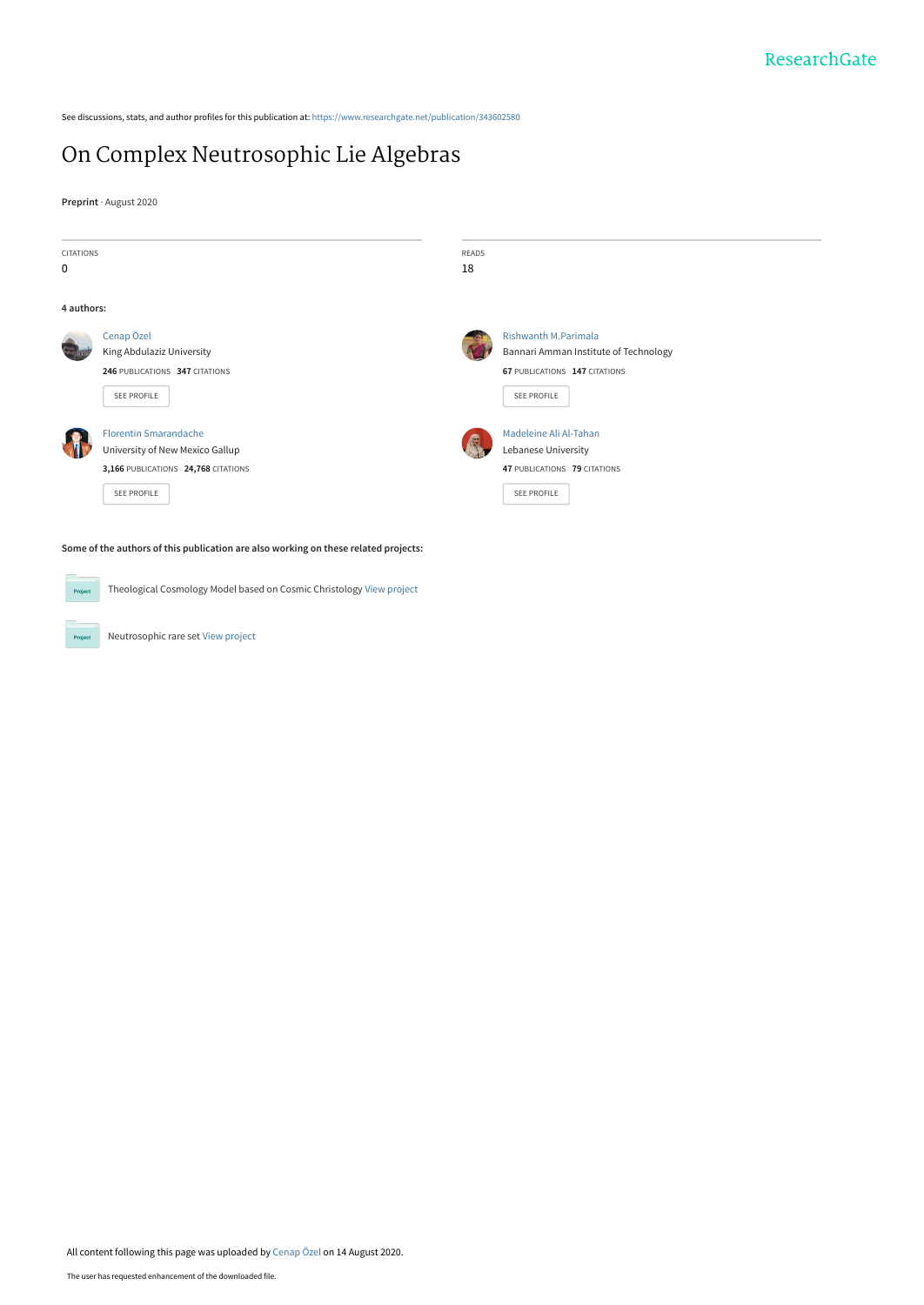# On Complex Neutrosophic Lie Algebras

#### M. Parimala $^*$ , F. Smarandache $_2^\dagger$  M. Al Tahan $^\ddagger$ and Cenap Ozel $^\S$

#### Abstract

Complex neutrosophic Lie subalgebras and complex neutrosophic ideals of Lie algebras are defined in this paper. Each component in complex neutrosophic Lie algebra has magnitude and phase terms. Some characteristics of complex neutrosophic Lie subalgebras (ideals) and some of their operations like intersection and Cartesian product are also discussed. Moreover, the relationship between complex neutrosophic Lie subalgebras (ideals) and neutrosophic Lie subalgebras (ideals) is investigated. Finally, the image and the inverse image of complex neutrosophic Lie subalgebra under Lie algebra homomorphisms are defined and the properties of complex neutrosophic Lie subalgebras and complex neutrosophic ideals under homomorphisms of Lie algebras are studied.

Keywords: Lie algebra, subalgebra, complex neutrosophic set, complex neutrosophic subalgebra, complex neutrosophic Lie ideal.

2010 Mathematics Subject Classifications: 08A72, 03E72, 20N25

### 1 Introduction

L. Zadeh's [18] fuzzy sets and fuzzy logic have been implemented in vague, unclear situations of real world problems. Atanassov's Intuitionistic fuzzy set [3] have been developed from fuzzy set by including one more component called non-membership function into fuzzy set.

<sup>∗</sup>Department of Mathematics, Bannari Amman Institute of Technology, Sathyamangalam-638401, Tamil Nadu, India. Email: rishwanthpari@gmail.com

<sup>†</sup>Mathematics & Science Department, University of New Mexico, 705 Gurley Ave., Gallup, NM 87301, USA; fsmarandache@gmail.com

<sup>‡</sup>Department of Mathematics, Lebanese International University, Lebanon; madeline.tahan@liu.edu.lb

<sup>§</sup>Department of Mathematics, King Abdulaziz University-21589, Jeddah KSA; Email: cenap.ozel@gmail.com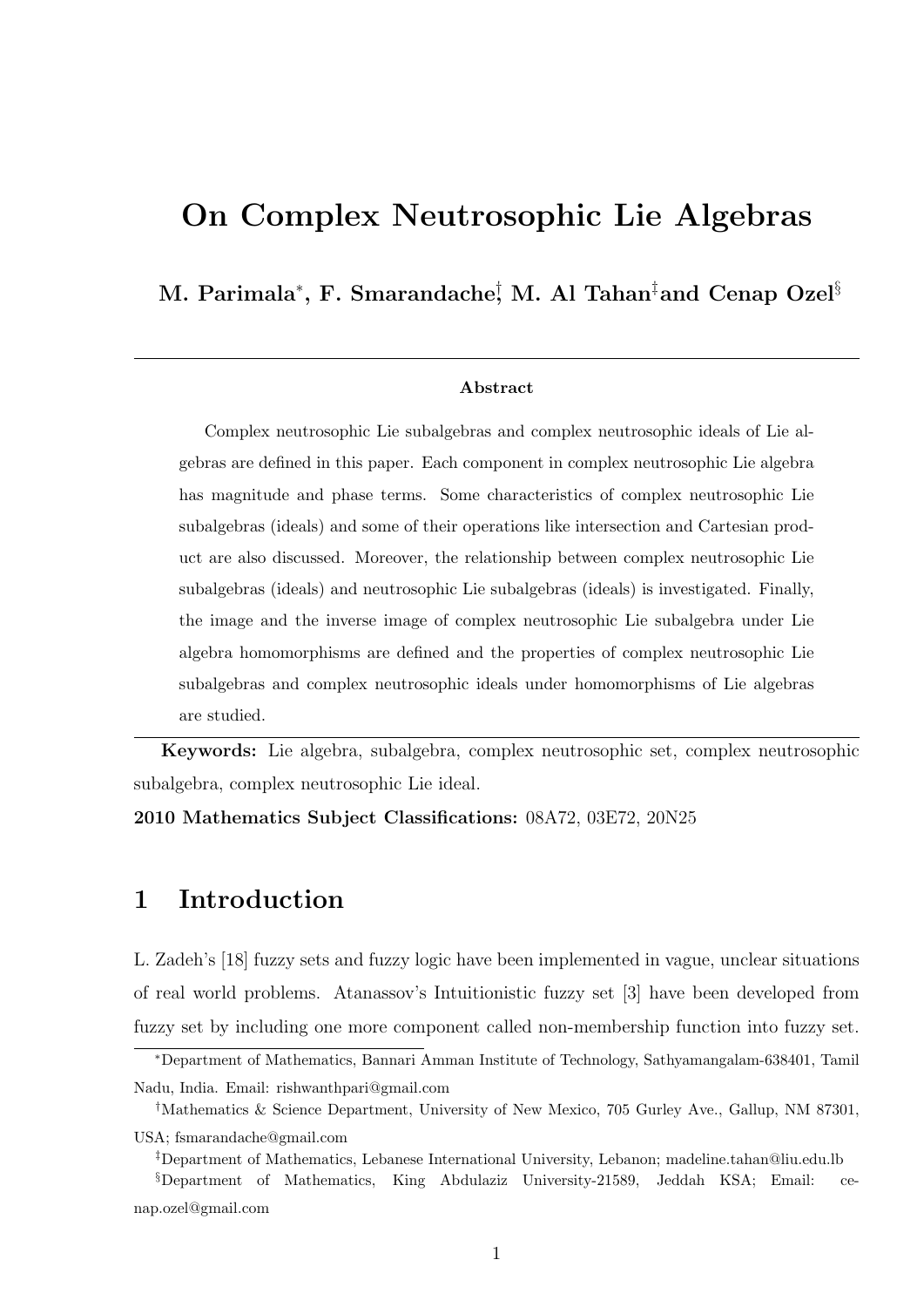His theory gained an extensive recognition as a very valuable tool in area of science, Technology, Engineering, Medicine, etc. Smarandache [14] further extended Atanassov's theory and he named it as neutrosophic theory, in which he included a third component called indeterminacy into Atanassov's theory. Smarandache's neutrosophic theory deals with imprecision, indeterminacy, and inconsistent data. Later, Ali and Smarandache [1] developed novel complex neutrosophic sets and this theory extends the range of components from unit interval to the unit disc in complex plane. Each of its components has amplitude values and phase values. Simultaneously, complex neutrosophic set has been appLied in science and engineering field. Lie algebras are a special case of general linear algebra and was named after being developed by Sophus Lie (1842-1899). Lie groups classifies the smooth subgroups. After the development of this theory, it was appLied in mathematics and physics. Lie subalgebras and their properties were developed and investigated further in [2, 6, 12, 13, 15].

This paper is concerned about complex neutrosophic sets in Lie algebras and it is constructed as follows: After an Introduction, in Section 2, we present some definitions that are used throughout the paper. In Section 3, we extend neutrosophic Lie algebra by including some components into complex neutrosophic Lie algebra and further we extend each component range from unit interval to unit disc in complex plane. Additionally, we introduce complex neutrosophic Lie subalgebras (ideals) and investigate their properties such as their intersection and their Cartesian product. Finally, in Section 4, we study complex neutrosophic Lie subalgebras (ideals) under homomorphism of Lie algebras.

### 2 Preliminaries

We include some descriptions, comments and findings in this section, that are important and are used all over the paper regularly.

A description of complex neutrosophic structure was introduced by M. Ali and F. Smarandache [1] and is as follows.

**Definition 2.1.** [1] An object  $\mathfrak{S}$  defined on a universe of discourse  $\mathfrak{U}$  is called complex neutrosophic set (CNS), if it can be expressed as  $\mathfrak{S} = \{(\zeta, \langle \mathfrak{M}(\zeta), \mathfrak{I}(\zeta), \mathfrak{F}(\zeta)\rangle) : \zeta \in \mathfrak{U}\}\)$ . The values  $\mathfrak{M}(\zeta), \mathfrak{I}(\zeta), \mathfrak{F}(\zeta)$  and their number can be in the complex plane all inside the unit circle, and so is in the following form,  $\mathfrak{M}(\zeta) = p(\zeta)e^{j\mu(\zeta)}, \mathfrak{I}(\zeta) = q(\zeta)e^{j\nu(\zeta)}, \mathfrak{F}(\zeta) = r(\zeta)e^{j\omega(\zeta)}$ where  $p(\zeta), q(\zeta), r(\zeta)$  and  $\mu(\zeta), \nu(\zeta), \omega(\zeta)$  are respectively the amplitude terms and the phase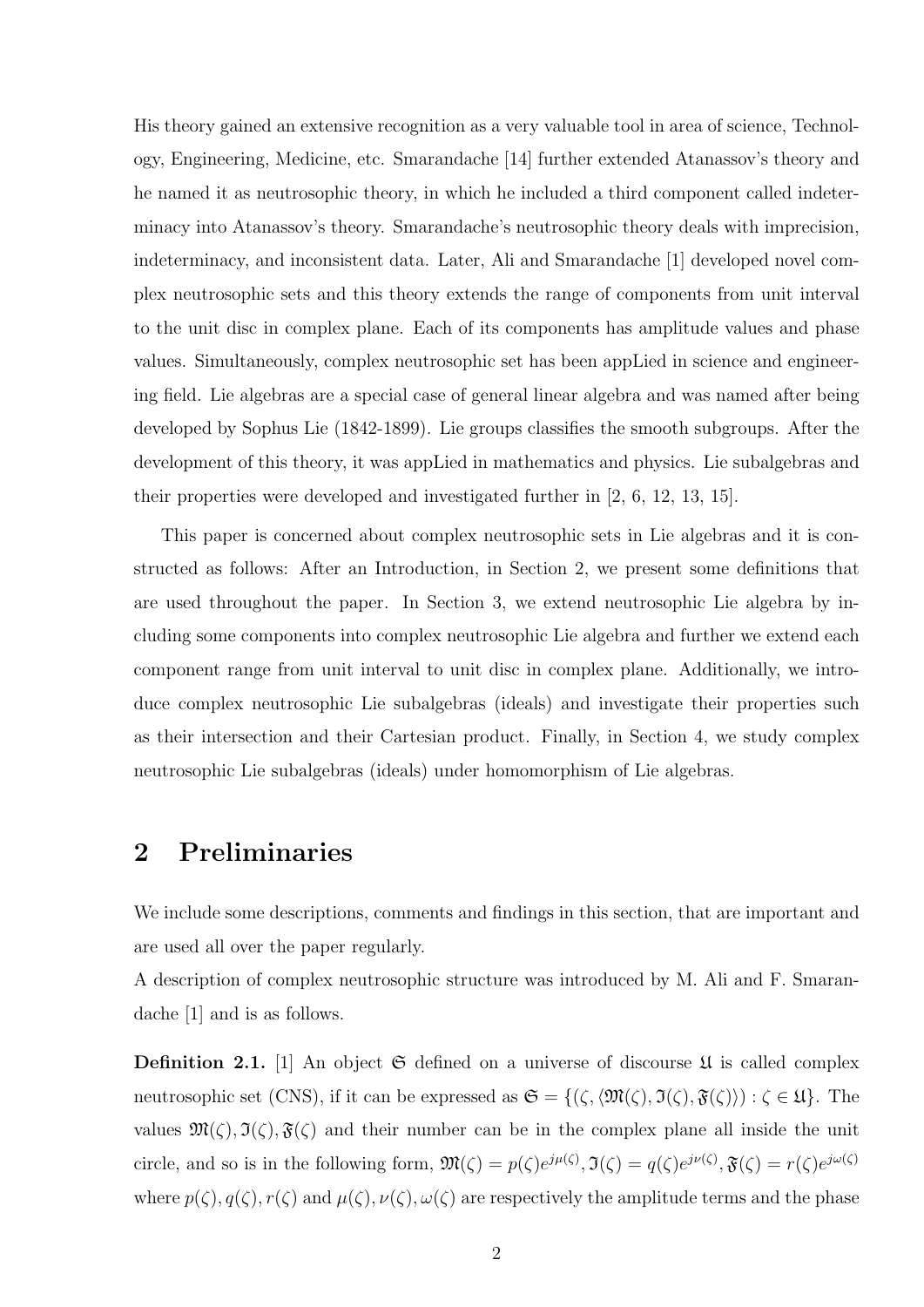terms,  $\mu(\zeta), \nu(\zeta), \omega(\zeta) \in [0, 1]$ , with  $\overline{\zeta} \circ \gamma = \nu(\zeta) + q(\zeta) + r(\zeta) \leq 3^+$  and  $\mu(\zeta), \nu(\zeta), \omega(\zeta)$  are real valued with  $j =$ √  $\overline{-1}$ . The scaling factors  $\mu, \nu$  and  $\omega \in [0, 2\pi]$ .

**Definition 2.2.** A vector space  $\mathfrak{L}$  over a field  $\mathfrak{G}$  (equal to  $\mathfrak{R}$  or  $\mathfrak{D}$ ) on which  $\mathfrak{L} \times \mathfrak{L} \to \mathfrak{L}$ denoted by  $(\alpha, \beta) \rightarrow [\alpha, \beta]$  is defined as a Lie algebra, if the following axioms are satisfied:

- 1.  $[\alpha, \beta]$  is bilinear,
- 2.  $[\alpha, \alpha] = 0$  for all  $\alpha \in \mathfrak{L}$ ,
- 3.  $[[\alpha, \beta], \gamma] + [[\beta, \gamma], \alpha] + [[\gamma, \alpha], \beta] = 0$  for all  $\alpha, \beta, \gamma \in \mathfrak{L}$ , (Jacobi identity).

 $\mathfrak L$  is used to denote a Lie algebra(LA). It is noted that the multiplication in a Lie algebra is not associative, i.e., it is not true in general that  $[[\alpha, \beta], \gamma] = [\alpha, [\beta, \gamma]]$ . But it is anti commutative, i.e.  $[\alpha, \beta] = -[\beta, \alpha]$ .

A subspace  $\mathfrak H$  of  $\mathfrak L$  that is closed under  $\binom{n}{i}$  is a Lie subalgebra. We define a subspace  $\mathfrak G$  of  $\mathfrak L$  as a Lie ideal of  $\mathfrak L$ , if  $\mathfrak G$  is with the property  $[\mathfrak G, \mathfrak L] \subseteq \mathfrak G$ . Clearly, any Lie ideal is a Lie subalgebra.

#### 3 Complex Neutrosophic Lie Algebra

In this section, we introduce new concepts related to complex neutrosophic sets. In particular, we define and study complex neutrosophic Lie subalgebras as well as complex neutrosophic Lie ideals of Lie algebra.

**Definition 3.1.** A complex neutrosophic triplet set  $\mathfrak{C} = (\mathfrak{M}, \mathfrak{I}, \mathfrak{F})$  on  $\mathfrak{L}$  is said to be a complex neutrosophic Lie subalgebra if it satisfies the following conditions:

(i) 
$$
\mathfrak{M}_{\mathfrak{C}}(\alpha+\beta) \geq \wedge (\mathfrak{M}_{\mathfrak{C}}(\alpha), \mathfrak{M}_{\mathfrak{C}}(\beta)), \mathfrak{I}_{\mathfrak{C}}(\alpha+\beta) \leq \vee (\mathfrak{I}_{\mathfrak{C}}(\alpha), \mathfrak{I}_{\mathfrak{C}}(\beta)), \mathfrak{F}_{\mathfrak{C}}(\alpha+\beta) \leq \vee (\mathfrak{F}_{\mathfrak{C}}(\alpha), \mathfrak{F}_{\mathfrak{C}}(\beta)),
$$

(ii) 
$$
\mathfrak{M}_{\mathfrak{C}}(\zeta\alpha) \geq \mathfrak{M}_{\mathfrak{C}}(\alpha), \mathfrak{I}_{\mathfrak{C}}(\zeta\alpha) \leq \mathfrak{I}_{\mathfrak{C}}(\alpha), \mathfrak{F}_{\mathfrak{C}}(\zeta\alpha) \leq \mathfrak{F}_{\mathfrak{C}}(\alpha),
$$

$$
\text{(iii)} \ \mathfrak{M}_{\mathfrak{C}}([\alpha,\beta]) \geq \wedge \{\mathfrak{M}_{\mathfrak{C}}(\alpha),\mathfrak{M}_{\mathfrak{C}}(\beta)\}, \ \mathfrak{I}_{\mathfrak{C}}([\alpha,\beta]) \leq \vee \{\mathfrak{I}_{\mathfrak{C}}(\alpha),\mathfrak{I}_{\mathfrak{C}}(\beta)\}, \ \mathfrak{F}_{\mathfrak{C}}([\alpha,\beta]) \leq \vee \{\mathfrak{F}_{\mathfrak{C}}(\alpha),\mathfrak{F}_{\mathfrak{C}}(\beta)\},
$$

where,

$$
\wedge (\mathfrak{M}_{\mathfrak{C}}(\alpha), \mathfrak{M}_{\mathfrak{C}}(\beta)) = [p_{\mathfrak{C}}(\alpha) \wedge p_{\mathfrak{C}}(\beta)]e^{j[\mu_{\mathfrak{C}}(\alpha) \wedge \mu_{\mathfrak{C}}(\beta)]}
$$

$$
\vee (\mathfrak{I}_{\mathfrak{C}}(\alpha), \mathfrak{I}_{\mathfrak{C}}(\beta)) = [q_{\mathfrak{C}}(\alpha) \vee q_{\mathfrak{C}}(\beta)]e^{j[\nu_{\mathfrak{C}}(\alpha) \vee \nu_{\mathfrak{C}}(\beta)]}
$$

$$
\vee (\mathfrak{F}_{\mathfrak{C}}(\alpha), \mathfrak{F}_{\mathfrak{C}}(\beta)) = [r_{\mathfrak{C}}(\alpha) \vee r_{\mathfrak{C}}(\beta)]e^{j[\omega_{\mathfrak{C}}(\alpha) \vee \omega_{\mathfrak{C}}(\beta)]}
$$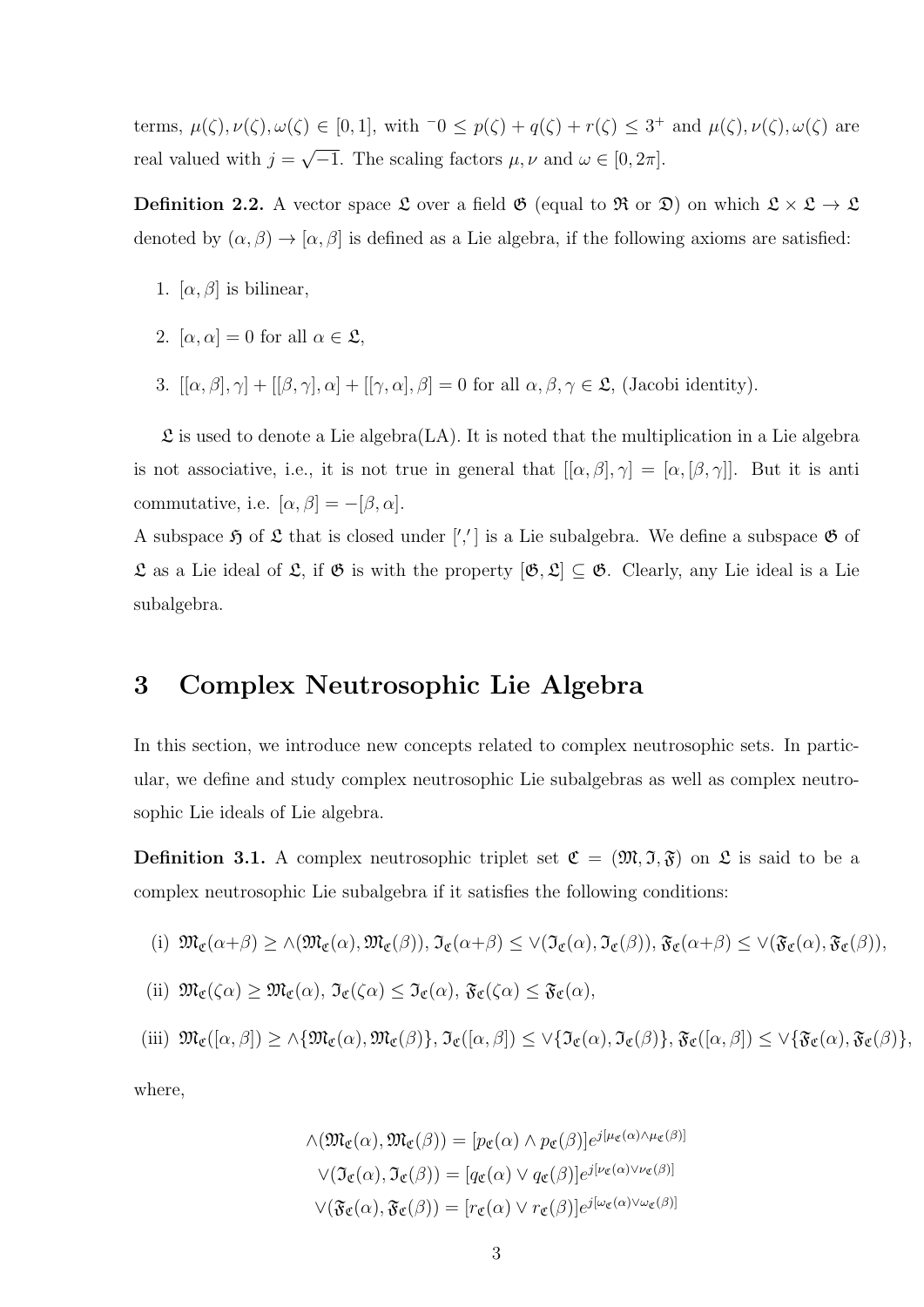for all  $\alpha, \beta \in \mathfrak{L}$  and  $\zeta \in \mathcal{F}$ 

**Definition 3.2.** A complex neutrosophic triplet set  $\mathfrak{C} = (\mathfrak{M}, \mathfrak{I}, \mathfrak{F})$  on  $\mathfrak{L}$  is said to be a complex neutrosophic Lie ideal, if it satisfies the following condition along with the conditions (i), (ii) of Definition 3.1:

$$
(iv) \ \mathfrak{M}_{\mathfrak{C}}([\alpha,\beta]) \geq \mathfrak{M}_{\mathfrak{C}}(\alpha), \ \mathfrak{I}_{\mathfrak{C}}([\alpha,\beta]) \leq \mathfrak{I}_{\mathfrak{C}}(\alpha), \ \mathfrak{F}_{\mathfrak{C}}([\alpha,\beta]) \leq \mathfrak{F}_{\mathfrak{C}}(\alpha),
$$

for all  $\alpha, \beta \in \mathfrak{L}$ .

From (ii) it follows that:

- (v)  $\mathfrak{M}_{\mathfrak{C}}(0_{\sim}) > \mathfrak{M}_{\mathfrak{C}}(\alpha)$ ,  $\mathfrak{I}_{\mathfrak{C}}(0_{\sim}) \leq \mathfrak{I}_{\mathfrak{C}}(\alpha)$ ,  $\mathfrak{F}_{\mathfrak{C}}(0_{\sim}) \leq \mathfrak{F}_{\mathfrak{C}}(\alpha)$ ,
- (vi)  $\mathfrak{M}_{\mathfrak{C}}(-\alpha) \geq \mathfrak{M}_{\mathfrak{C}}(\alpha)$ ,  $\mathfrak{I}_{\mathfrak{C}}(-\alpha) \leq \mathfrak{I}_{\mathfrak{C}}(\alpha)$ ,  $\mathfrak{F}_{\mathfrak{C}}(-\alpha) \leq \mathfrak{F}_{\mathfrak{C}}(\alpha)$ ,

**Remark 3.1.** If  $\mathfrak{C}$  is a complex neutrosophic subalgebra of  $\mathfrak{L}$  then it may not be a complex neutrosophic ideal of  $\mathfrak{L}$ . (See Example 3.1.)

**Example 3.1.** The set of all 3-dimensional real vectors  $\mathbb{R}^3 = \{(\alpha, \beta, \gamma) | \alpha, \beta, \gamma \in \mathfrak{R}\}\)$  forms a Lie algebra over  $\mathfrak{F} = \mathbb{R}$  and with the usual cross product  $\times$ . We define the set  $\mathfrak{C} = (\mathfrak{M}, \mathfrak{I}, \mathfrak{F}),$ where  $\mathfrak{M}, \mathfrak{I}, \mathfrak{F} : \mathbb{R}^3 \to \mathcal{E}^2$  ( $\mathcal{E}^2$  is the unit disc), by

$$
\mathfrak{M}_{\mathfrak{C}}(\alpha) = \begin{cases} 0.8e^{j\frac{3\pi}{4}}, if \alpha = \beta = \gamma = 0 \\ 0.5e^{j\frac{\pi}{3}}, if \alpha \neq 0, \beta = \gamma = 0 \\ 0, otherwise \end{cases}
$$

$$
\mathfrak{I}_{\mathfrak{C}}(\alpha) = \begin{cases} 0, if \alpha = \beta = \gamma = 0 \\ 0.6e^{j\frac{\pi}{2}}, if \alpha \neq 0, \beta = \gamma = 0 \\ 07e^{j\frac{2\pi}{3}}, otherwise \end{cases}
$$

$$
\mathfrak{F}_{\mathfrak{C}}(\alpha) = \begin{cases} 0, if \alpha = \beta = \gamma = 0 \\ 0.6e^{j\frac{\pi}{2}}, if \alpha \neq 0, \beta = \gamma = 0 \\ 07e^{j\frac{2\pi}{3}}, otherwise \end{cases}
$$

Then it is clear that  $\mathfrak C$  is a complex neutrosophic subalgebra of  $\mathfrak L = \mathbb R^3$ . But it is not a complex neutrosophic Lie ideal since  $\mathfrak{M}_{\mathfrak{C}} = ([(1,0,0),(1,1,1)]) = \mathfrak{M}_{\mathfrak{C}}(0,-1,1) = 0 \ngeq 0$  $\mathfrak{I}_{\mathfrak{C}}(1,0,0),\mathfrak{I}_{\mathfrak{C}}=([(1,0,0),(1,1,1)])=\mathfrak{I}_{\mathfrak{C}}(0,-1,1)=1\nleq \mathfrak{I}_{\mathfrak{C}}(1,0,0),$  and  $\mathfrak{F}_{\mathfrak{C}}=([(1,0,0),(1,1,1)])=$  $\mathfrak{F}_{\mathfrak{C}}(0,-1,1) = 1 \nleq \mathfrak{F}_{\mathfrak{C}}(1,0,0).$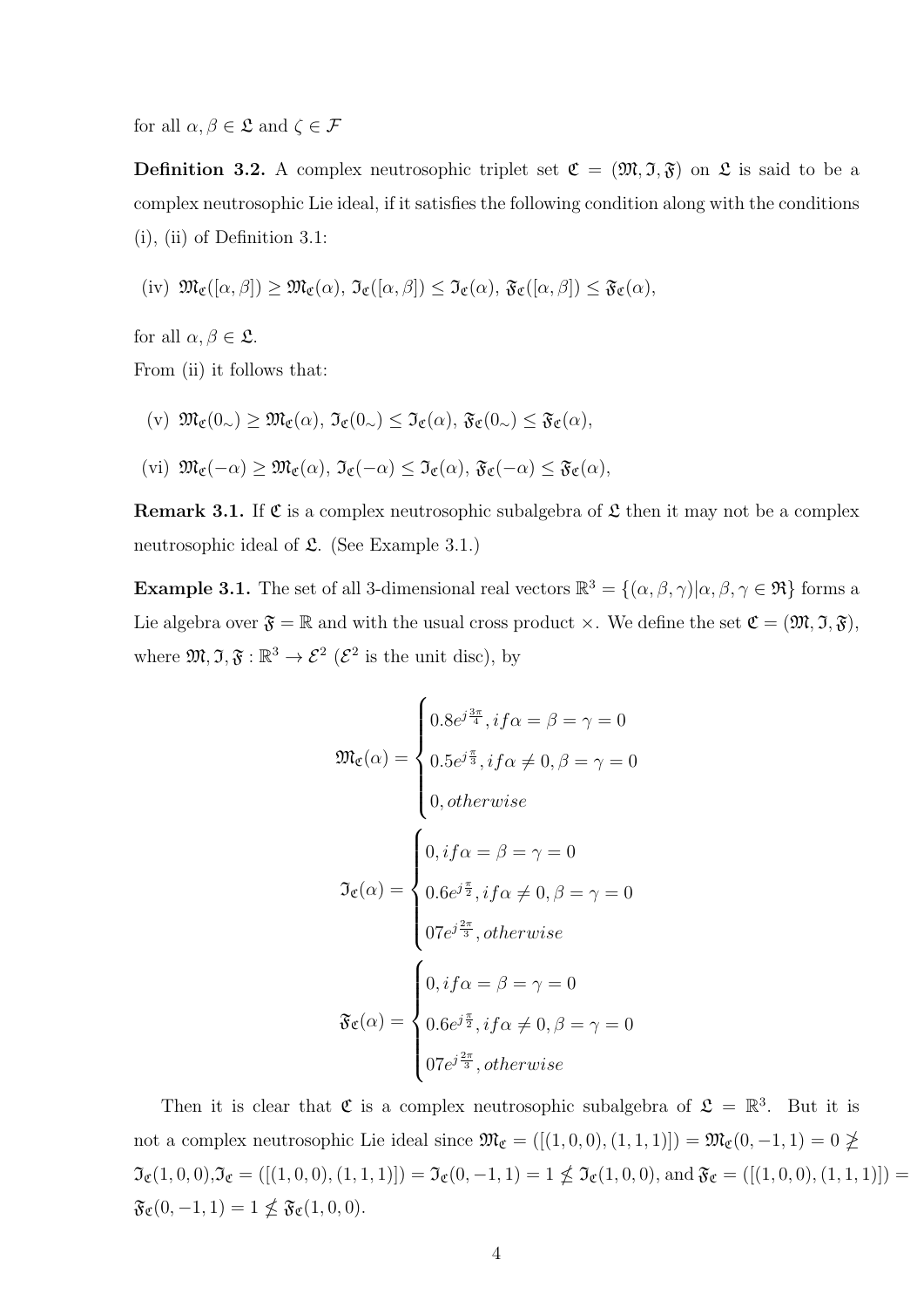Remark 3.2. Every complex neutrosophic Lie ideal is a complex neutrosophic Lie subalgebra.

**Theorem 3.1.** Let  $\mathfrak{L}$  be a neutrosophic Lie algebra and  $\mathfrak{C} = (\mathfrak{M}, \mathfrak{I}, \mathfrak{F})$  be a complex neutrosophic set on it. Then  $\mathfrak{C} = (\mathfrak{M}, \mathfrak{I}, \mathfrak{F})$  is a complex neutrosophic Lie subalgebra  $\mathfrak{L}$  if and only if the non-empty complex neutrosophic upper s-level cut(NCU s-lc)

$$
\mathfrak{U}_{\mathfrak{M}}(\mathfrak{s}) = \{ \alpha \in \mathfrak{L} | \mathfrak{M}(\alpha) \geq \mathfrak{s} \}
$$

and the non-empty complex neutrosophic lower t-level cut(NCL t-lc)

$$
\mathfrak{V}_\mathfrak{I}(\mathfrak{t}) = \{ \alpha \in \mathfrak{L} | \mathfrak{I}(\alpha) \leq \mathfrak{t} \}, \, \mathfrak{V}_{\mathfrak{F}}(\mathfrak{t}) = \{ \alpha \in \mathfrak{L} | \mathfrak{F}(\alpha) \leq \mathfrak{t} \}
$$

are Lie subalgebras of  $\mathfrak{L}$ , for all  $\mathfrak{s}$ , t lies in the complex unit disk in the plane.

**Proof:** Let  $\mathfrak{C} = (\mathfrak{M}, \mathfrak{I}, \mathfrak{F})$  be a complex neutrosophic Lie subalgebra on  $\mathfrak{L}$  and  $\mathfrak{s}, \mathfrak{t}$  lies in the complex unit disk in the plane, be such that  $\mathfrak{U}_{\mathfrak{M}}(\mathfrak{s})\neq \emptyset$ . Let  $\alpha,\beta\in \mathfrak{L}$  be such that  $\alpha \in \mathfrak{U}_{\mathfrak{M}}(\mathfrak{s})$  and  $\beta \in \mathfrak{U}_{\mathfrak{M}}(\mathfrak{s})$ . It follows that

$$
\mathfrak{M}_{\mathfrak{C}}(\alpha + \beta) \ge \wedge (\mathfrak{M}_{\mathfrak{C}}(\alpha), \mathfrak{M}_{\mathfrak{C}}(\beta)) \ge \mathfrak{s},
$$
  

$$
\mathfrak{M}_{\mathfrak{C}}(\zeta \alpha) \ge \mathfrak{M}_{\mathfrak{C}}(\alpha) \ge \mathfrak{s},
$$
  

$$
\mathfrak{M}_{\mathfrak{C}}([\alpha, \beta]) \ge \wedge (\mathfrak{M}_{\mathfrak{C}}(\alpha), \mathfrak{M}_{\mathfrak{C}}(\beta)) \ge \mathfrak{s},
$$

and hence,  $\alpha + \beta \in \mathfrak{U}_{\mathfrak{M}}(\mathfrak{s}), \zeta \alpha \in \mathfrak{U}_{\mathfrak{M}}(\mathfrak{s})$  and  $[\alpha, \beta] \in \mathfrak{U}_{\mathfrak{M}}(\mathfrak{s})$ , Thus,  $\mathfrak{U}_{\mathfrak{M}}(\mathfrak{s})$  forms a Lie subalgebra of  $\mathfrak{L}$ . For the case of  $\mathfrak{V}_{\mathfrak{I}}(\mathfrak{t})$ , and  $\mathfrak{V}_{\mathfrak{F}}(\mathfrak{t})$  the proof is similar.

Conversely, suppose that  $\mathfrak{U}_{\mathfrak{M}}(\mathfrak{s})\neq\emptyset$  is a Lie subalgebra of  $\mathfrak{L}$  for every  $\mathfrak{s}\in[0,1]e^{j\pi[0,1]}$ . Assume that  $\mathfrak{M}_{\mathfrak{C}}(\alpha+\beta) < \wedge (\mathfrak{M}_{\mathfrak{C}}(\alpha), \mathfrak{M}_{\mathfrak{C}}(\beta))$ , for some  $\alpha, \beta \in \mathfrak{L}$ . Now taking  $\mathfrak{s}_{\mathfrak{o}} := \frac{1}{2} \{ \mathfrak{M}_{\mathfrak{C}}(\alpha+\beta) + \alpha \}$  $\wedge (\mathfrak{M}_{\mathfrak{C}}(\alpha),\mathfrak{M}_{\mathfrak{C}}(\beta))\}.$ 

Then we have that  $\mathfrak{M}_{\mathfrak{C}}(\alpha + \beta) < \mathfrak{s}_{\mathfrak{0}} < \mathfrak{M}_{\mathfrak{C}}(\wedge(\mathfrak{M}_{\mathfrak{C}}(\alpha)\beta))$ . and hence  $\alpha + \beta \notin \mathfrak{M}_{\mathfrak{C}}(\mathfrak{s})$ ,  $\alpha \in \mathfrak{M}_{\mathfrak{C}}(\mathfrak{s})$  and  $\beta \in \mathfrak{M}_{\mathfrak{C}}(\mathfrak{s})$ . However, this is clearly a contradiction. Therefore  $\mathfrak{M}_{\mathfrak{C}}(\alpha+\beta) \geq$  $\wedge(\mathfrak{M}_{\mathfrak{C}}(\alpha),\mathfrak{M}_{\mathfrak{C}}(\beta))$ 

for all  $\alpha, \beta \in \mathfrak{L}$ . Similarly we can show that  $\mathfrak{M}_{\mathfrak{C}}(\zeta \alpha) \geq \mathfrak{M}_{\mathfrak{C}}(\alpha)$ ,

 $\mathfrak{M}_{\mathfrak{C}}([\alpha,\beta]) \geq \wedge (\mathfrak{M}_{\mathfrak{C}}(\alpha),\mathfrak{M}_{\mathfrak{C}}(\beta)),$  hence  $\mathfrak{U}_{\mathfrak{M}}(\mathfrak{s})$  is a complex neutrosophic Lie subalgebra of  $\mathfrak{L}$ For the case of  $\mathfrak{V}_{\mathfrak{I}}(\mathfrak{t})$ , and  $\mathfrak{V}_{\mathfrak{F}}(\mathfrak{t})$  the proof is similar.

**Theorem 3.2.** Let  $\mathfrak{C} = (\mathfrak{M}, \mathfrak{I}, \mathfrak{F})$  be a complex neutrosophic subset of  $\mathfrak{L}$ . Then the following statements are equivalent: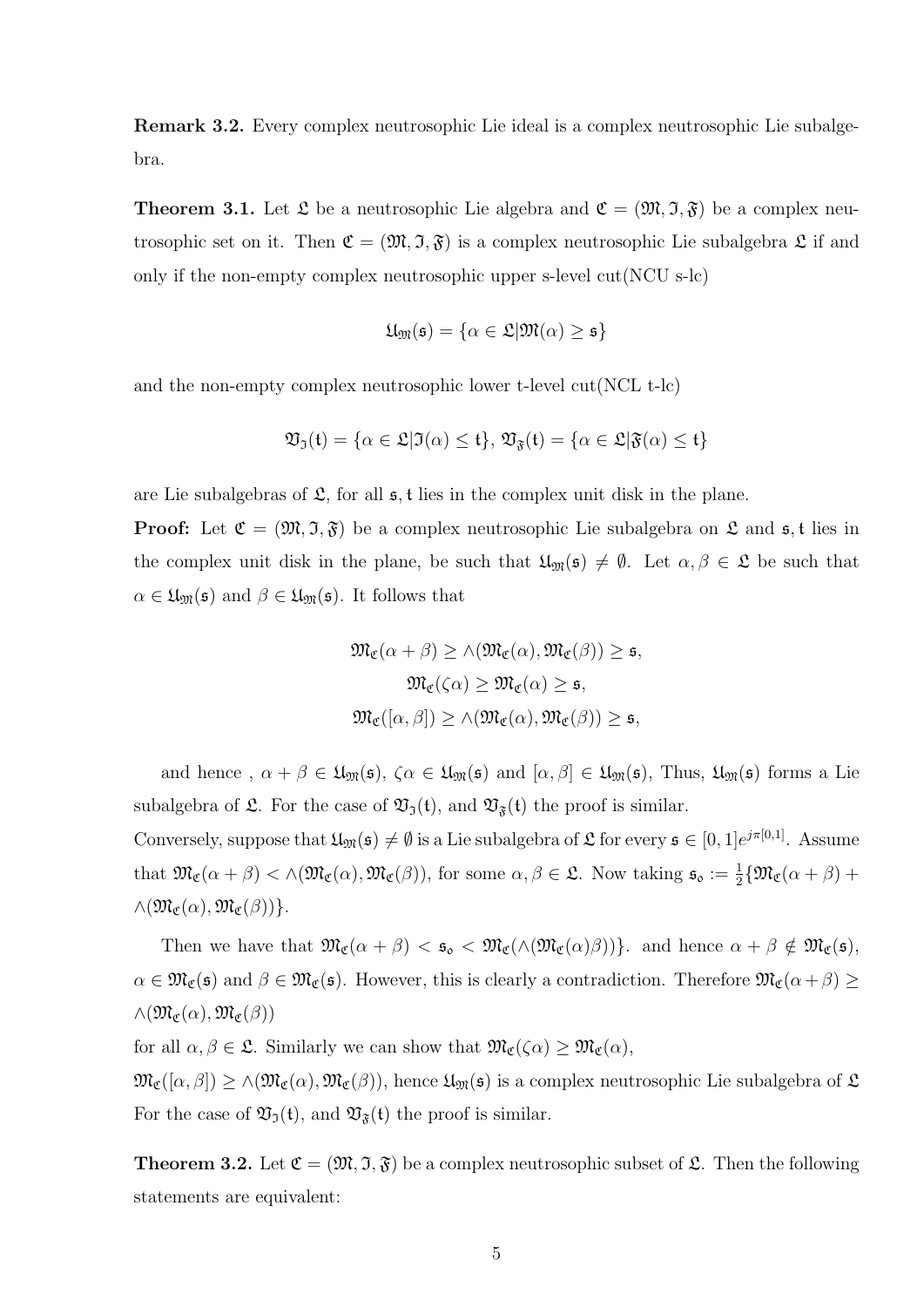- 1.  $\mathfrak C$  is a complex neutrosophic ideal of  $\mathfrak L$ ,
- 2. The complex neutrosophic upper s-level cut  $\mathfrak{U}_{\mathfrak{M}}(\mathfrak{s})$  is an ideal of  $\mathfrak{L}$  for every  $\mathfrak{s} \in$  $Im(\mathfrak{M}_{\mathfrak{C}}).$
- 3. The complex neutrosophic lower t-level cuts  $\mathfrak{V}_{\mathfrak{I}}(\mathfrak{t})$  and  $\mathfrak{V}_{\mathfrak{F}}(\mathfrak{t})$  are ideals of  $\mathfrak{L}$  for every  $\mathfrak{t}\in Im(\mathfrak{I}_{\mathfrak{C}})$  and  $\mathfrak{t}\in Im(\mathfrak{F}_{\mathfrak{C}})$  respectively.

**Theorem 3.3.** Let  $\mathfrak{C}_1 = (\mathfrak{M}_1, \mathfrak{I}_1, \mathfrak{F}_1)$  and  $\mathfrak{C}_2 = (\mathfrak{M}_2, \mathfrak{I}_2, \mathfrak{F}_2)$  be two neutrosophic complex Lie subalgebras over  $\mathfrak{L}$ , then the intersection  $\mathfrak{C}_3 = \mathfrak{C}_1 \cap \mathfrak{C}_2 = (\mathfrak{M}_3, \mathfrak{I}_3, \mathfrak{F}_3)$  is a complex neutrosophic Lie subalgebra over L.

**Proof.** For each  $\alpha, \beta \in \mathfrak{L}$  and  $\zeta \in \mathcal{F}$ .

$$
\mathfrak{M}_{\mathfrak{C}_{3}}(\alpha+\beta) = \wedge \{\mathfrak{M}_{\mathfrak{C}_{4}}(\alpha+\beta), \mathfrak{M}_{\mathfrak{C}_{4}}(\alpha+\beta)\}\n\geq \wedge \{\wedge \{\mathfrak{M}_{\mathfrak{C}_{1}}(\alpha), \mathfrak{M}_{\mathfrak{C}_{2}}(\beta)\}, \wedge \{\mathfrak{M}_{\mathfrak{C}_{2}}(\alpha), \mathfrak{M}_{\mathfrak{C}_{2}}(\beta)\}\}\n= \wedge \{\wedge \{\mathfrak{M}_{\mathfrak{C}_{4}}(\alpha), \mathfrak{M}_{\mathfrak{C}_{4}}(\beta), \wedge \{\mathfrak{M}_{\mathfrak{C}_{4}}(\beta), \mathfrak{M}_{\mathfrak{C}_{4}}(\beta)\}\}\n= \wedge \{\mathfrak{M}_{\mathfrak{C}_{3}}(\alpha), \mathfrak{M}_{\mathfrak{C}_{3}}(\beta)\}\n\mathfrak{J}_{\mathfrak{C}_{3}}(\alpha+\beta) = \vee \{\mathfrak{J}_{\mathfrak{C}_{1}}(\alpha+\beta), \mathfrak{J}_{\mathfrak{C}_{2}}(\alpha), \mathfrak{J}_{\mathfrak{C}_{2}}(\beta)\}\n\leq \vee \{\vee \{\vee \{\mathfrak{J}_{\mathfrak{C}_{1}}(\alpha), \mathfrak{J}_{\mathfrak{C}_{1}}(\beta), \mathfrak{J}_{\mathfrak{C}_{2}}(\beta)\}\n\} = \vee \{\mathfrak{J}_{\mathfrak{C}_{3}}(\alpha), \mathfrak{J}_{\mathfrak{C}_{4}}(\beta), \mathfrak{J}_{\mathfrak{C}_{2}}(\beta)\}\n\} = \vee \{\mathfrak{J}_{\mathfrak{C}_{3}}(\alpha), \mathfrak{J}_{\mathfrak{C}_{4}}(\beta), \mathfrak{J}_{\mathfrak{C}_{2}}(\beta)\}\n\} = \vee \{\mathfrak{J}_{\mathfrak{C}_{3}}(\alpha), \mathfrak{J}_{\mathfrak{C}_{4}}(\beta), \mathfrak{J}_{\mathfrak{C}_{2}}(\beta)\}\n\} = \vee \{\mathfrak{J}_{\mathfrak{C}_{3}}(\alpha), \mathfrak{J}_{\mathfrak{C}_{4}}(\beta), \mathfrak{J}_{\mathfrak{C}_{4}}(\beta)\}\n\leq \vee \{\vee \{\mathfrak{J}_{\mathfrak{C}_{3}}(\alpha), \mathfr
$$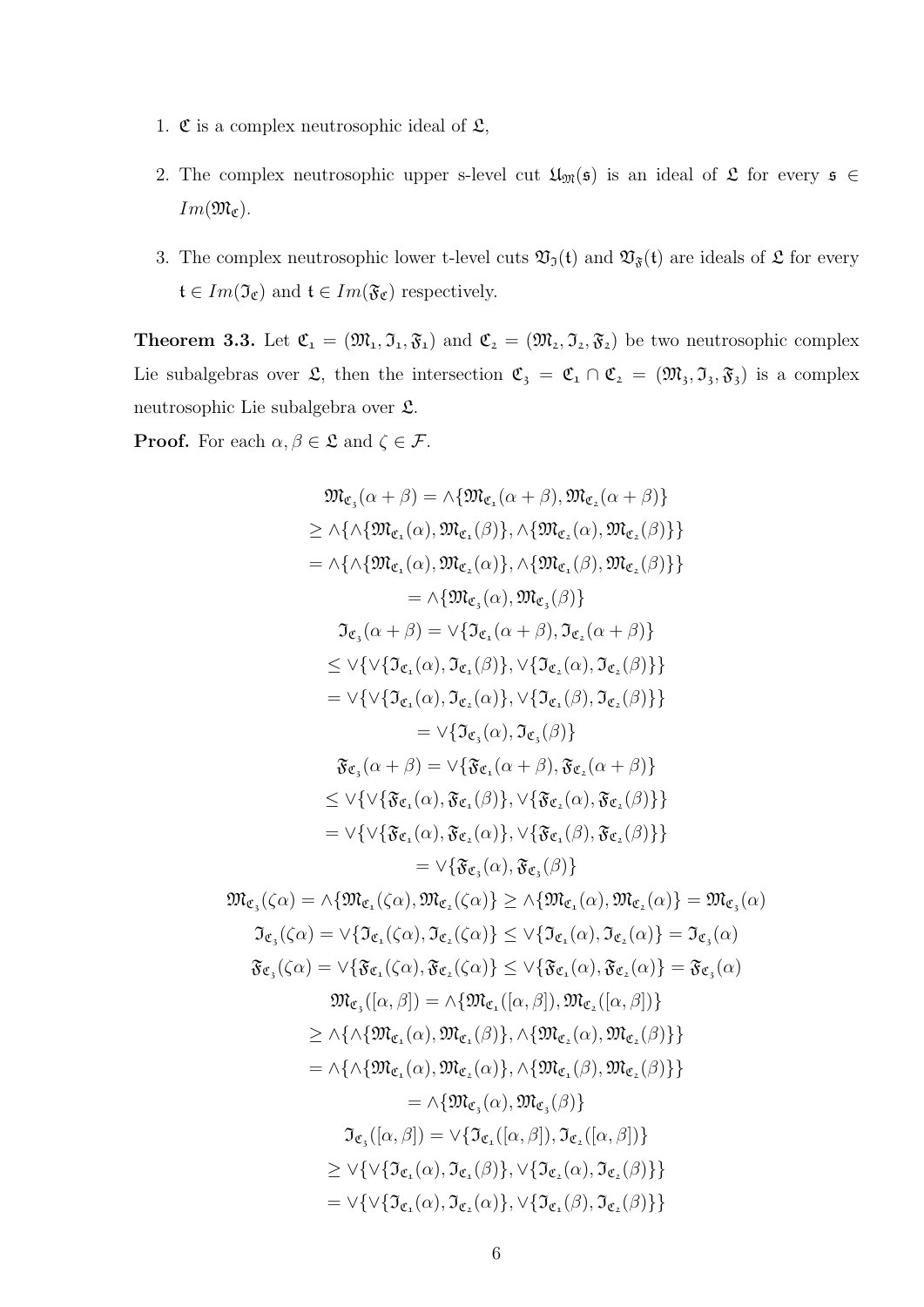$$
= \vee \{ \Im_{\mathfrak{C}_3}(\alpha), \Im_{\mathfrak{C}_3}(\beta) \}
$$

$$
\mathfrak{F}_{\mathfrak{C}_3}([\alpha, \beta]) = \vee \{ \mathfrak{F}_{\mathfrak{C}_1}([\alpha, \beta]), \mathfrak{F}_{\mathfrak{C}_2}([\alpha, \beta]) \}
$$

$$
\geq \vee \{ \vee \{ \mathfrak{F}_{\mathfrak{C}_1}(\alpha), \mathfrak{F}_{\mathfrak{C}_1}(\beta) \}, \vee \{ \mathfrak{F}_{\mathfrak{C}_2}(\alpha), \mathfrak{F}_{\mathfrak{C}_2}(\beta) \} \}
$$

$$
= \vee \{ \vee \{ \mathfrak{F}_{\mathfrak{C}_1}(\alpha), \mathfrak{F}_{\mathfrak{C}_2}(\alpha) \}, \vee \{ \mathfrak{F}_{\mathfrak{C}_1}(\beta), \mathfrak{F}_{\mathfrak{C}_2}(\beta) \} \}
$$

$$
= \vee \{ \mathfrak{F}_{\mathfrak{C}_3}(\alpha), \mathfrak{F}_{\mathfrak{C}_3}(\beta) \}
$$

**Theorem 3.4.** Let  $\{\mathfrak{C}_i | i \in \Delta\}$  be a collection of complex neutrosophic subalgebras of  $\mathfrak{L}$  such that  $\mathfrak{C}_i$  is homogenous with  $\mathfrak{C}_\mathfrak{k}$  for all  $j, \mathfrak{k} \in \Delta$ . Then  $\bigcap_{i \in \Delta} \mathfrak{C}_i = (\mathfrak{M}_{\cap_{i \in \Delta} \mathfrak{C}_i}, \mathfrak{I}_{\cap_{i \in \Delta} \mathfrak{C}_i}, \mathfrak{F}_{\cap_{i \in \Delta} \mathfrak{C}_i})$  is a complex neutrosophic subalgebra of  $\mathfrak{L}$ , where

$$
\bigcap_{i\in\Delta}\mathfrak{C}_i=(\mathfrak{M}_{\cap_{i\in\Delta}\mathfrak{C}_i},\mathfrak{I}_{\cap_{i\in\Delta}\mathfrak{C}_i},\mathfrak{F}_{\cap_{i\in\Delta}\mathfrak{C}_i})=((\wedge_{i\in\Delta}p_{\mathfrak{C}_i})e^{j\wedge_{i\in\Delta}\mu_{\mathfrak{C}_i}},(\vee_{i\in\Delta}q_{\mathfrak{C}_i})e^{j\vee_{i\in\Delta}\nu_{\mathfrak{C}_i}},(\vee_{i\in\Delta}r_{\mathfrak{C}_i})e^{j\vee_{i\in\Delta}\omega_{\mathfrak{C}_i}})
$$

We omit the proof as it is similar to the proof of Theorem 3.3.

**Theorem 3.5.** Let  $\mathfrak{C}_1 = (\mathfrak{M}_1, \mathfrak{I}_1, \mathfrak{F}_1)$  and  $\mathfrak{C}_2 = (\mathfrak{M}_2, \mathfrak{I}_2, \mathfrak{F}_2)$  be two neutrosophic complex Lie subalgebras over  $\mathfrak{L}$ , then the cartesian product  $\mathfrak{C}_3 = \mathfrak{C}_1 \times \mathfrak{C}_2 = (\mathfrak{M}_3, \mathfrak{I}_3, \mathfrak{F}_3) = (\mathfrak{M}_1 \times$  $\mathfrak{M}_2, \mathfrak{I}_1 \times \mathfrak{I}_2, \mathfrak{F}_1 \times \mathfrak{F}_2)$  is a complex neutrosophic Lie subalgebra over  $\mathfrak{L} \times \mathfrak{L}$ . **Proof.** For each  $\alpha = (\alpha_1, \alpha_2), \beta = (\beta_1, \beta_2) \in \mathfrak{L} \times \mathfrak{L}$  and  $\zeta \in \mathcal{F}$ . Then

$$
\mathfrak{M}_{\mathfrak{C}_{\mathfrak{s}}}(\alpha+\beta)=(\mathfrak{M}_{\mathfrak{C}_{\mathfrak{s}}} \times \mathfrak{M}_{\mathfrak{C}_{\mathfrak{s}}})(\alpha+\beta)=(\mathfrak{M}_{\mathfrak{C}_{\mathfrak{s}}} \times \mathfrak{M}_{\mathfrak{C}_{\mathfrak{s}}})((\alpha_{1},\alpha_{2})+(\beta_{1},\beta_{2})) =
$$
\n
$$
\wedge \{\mathfrak{M}_{\mathfrak{C}_{\mathfrak{s}}}(\alpha_{1}+\beta_{1}),\mathfrak{M}_{\mathfrak{C}_{\mathfrak{s}}}(\alpha_{2}+\beta_{2})\}
$$
\n
$$
\geq \wedge \{\wedge \{\mathfrak{M}_{\mathfrak{C}_{\mathfrak{s}}}(\alpha_{1}),\mathfrak{M}_{\mathfrak{C}_{\mathfrak{s}}}(\alpha_{2})\},\wedge \{\mathfrak{M}_{\mathfrak{C}_{\mathfrak{s}}}(\beta_{2})\}\}
$$
\n
$$
=\wedge \{\Omega_{\mathfrak{C}_{\mathfrak{s}}}(\alpha_{1}),\mathfrak{M}_{\mathfrak{C}_{\mathfrak{s}}}(\alpha_{2})\},\wedge \{\mathfrak{M}_{\mathfrak{C}_{\mathfrak{s}}}(\beta_{1}),\mathfrak{M}_{\mathfrak{C}_{\mathfrak{s}}}(\beta_{2})\}\
$$
\n
$$
=\wedge \{\mathfrak{M}_{\mathfrak{C}_{\mathfrak{s}}} \times \mathfrak{M}_{\mathfrak{C}_{\mathfrak{s}}}(\alpha_{1},\alpha_{2}),\mathfrak{M}_{\mathfrak{C}_{\mathfrak{s}}} \times \mathfrak{M}_{\mathfrak{C}_{\mathfrak{s}}}(\beta_{1}),\beta_{2}\}
$$
\n
$$
=\wedge \{\mathfrak{M}_{\mathfrak{C}_{\mathfrak{s}}} \times \mathfrak{M}_{\mathfrak{C}_{\mathfrak{s}}}(\alpha_{1}),\mathfrak{M}_{\mathfrak{C}_{\mathfrak{s}}} \times \mathfrak{M}_{\mathfrak{C}_{\mathfrak{s}}}(\beta_{1})\}
$$
\n
$$
\mathfrak{I}_{\mathfrak{C}_{\mathfrak{s}}}(\alpha+\beta)=(\mathfrak{I}_{\mathfrak{C}_{\mathfrak{s}}} \times \mathfrak{I}_{\mathfrak{C}_{\mathfrak{s}}}((\alpha_{1},\alpha_{2}))+(\beta_{1},\beta_{2}))=\ve
$$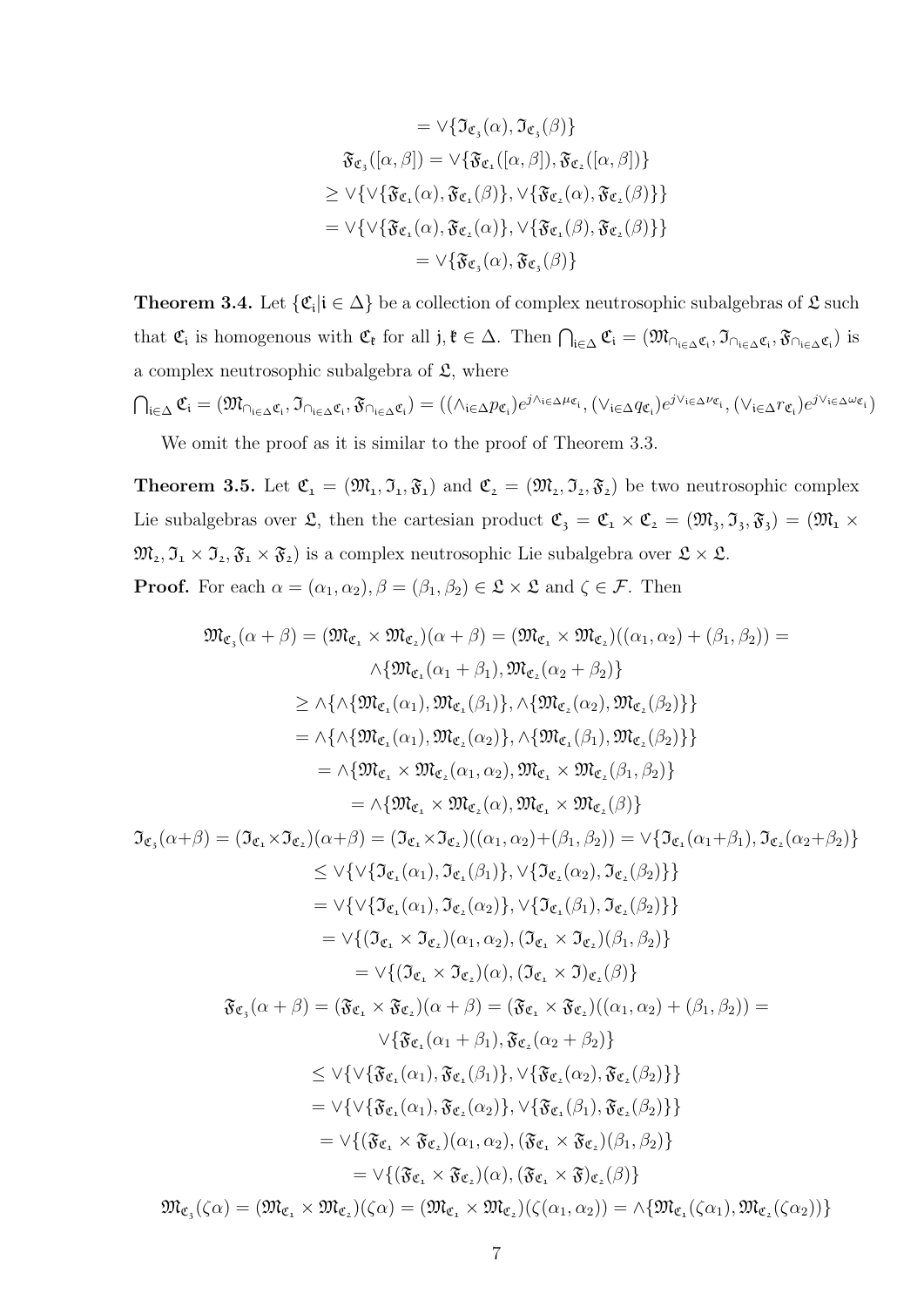$$
\geq \wedge \{\mathfrak{M}_{\mathfrak{C}_{1}}(\alpha_{1}), \mathfrak{M}_{\mathfrak{C}_{2}}(\alpha_{2})\}\} = (\mathfrak{M}_{\mathfrak{C}_{1}} \times \mathfrak{M}_{\mathfrak{C}_{2}})(\alpha_{1}, \alpha_{2}) = \mathfrak{M}_{\mathfrak{C}_{3}}(\alpha)
$$
\n
$$
\mathfrak{I}_{\mathfrak{C}_{1}}(\zeta\alpha) = (\mathfrak{I}_{\mathfrak{C}_{1}} \times \mathfrak{I}_{\mathfrak{C}_{2}})(\zeta\alpha) = (\mathfrak{I}_{\mathfrak{C}_{1}} \times \mathfrak{I}_{\mathfrak{C}_{2}})(\zeta(\alpha_{1}, \alpha_{2})) = \vee \{\mathfrak{I}_{\mathfrak{C}_{1}}(\zeta\alpha_{1}), \mathfrak{I}_{\mathfrak{C}_{2}}(\zeta\alpha_{2}))\}
$$
\n
$$
\leq \vee \{\mathfrak{I}_{\mathfrak{C}_{1}}(\alpha_{1}), \mathfrak{I}_{\mathfrak{C}_{2}}(\alpha_{2})\}\} = (\mathfrak{J}_{\mathfrak{C}_{1}} \times \mathfrak{J}_{\mathfrak{C}_{2}})(\zeta(\alpha_{1}, \alpha_{2})) = \vee \{\mathfrak{F}_{\mathfrak{C}_{1}}(\zeta\alpha_{1}), \mathfrak{F}_{\mathfrak{C}_{2}}(\zeta\alpha_{2}))\}
$$
\n
$$
\mathfrak{F}_{\mathfrak{C}_{3}}(\zeta\alpha) = (\mathfrak{F}_{\mathfrak{C}_{1}} \times \mathfrak{F}_{\mathfrak{C}_{2}})(\zeta(\alpha_{1}, \alpha_{2})) = \vee \{\mathfrak{F}_{\mathfrak{C}_{1}}(\alpha_{1}), \mathfrak{F}_{\mathfrak{C}_{2}}(\alpha_{2}))\}
$$
\n
$$
\leq \vee \{\mathfrak{F}_{\mathfrak{C}_{1}}(\alpha_{1}), \mathfrak{F}_{\mathfrak{C}_{2}}(\alpha_{2}))\} = (\mathfrak{F}_{\mathfrak{C}_{1}} \times \mathfrak{M}_{\mathfrak{C}_{2}})((\alpha_{1}, \alpha_{2})) = \mathfrak{F}_{\mathfrak{C}_{3}}(\alpha)
$$
\n
$$
\mathfrak{M}_{\mathfrak{C}_{3}}([\alpha, \beta]) = (\mathfrak{M}_{\mathfrak{C}_{1}} \times
$$

This shows that  $\mathfrak{C_1}\times \mathfrak{C_2}$  is a complex neutrosophic Lie subalgebra of  $\mathfrak{L}\times \mathfrak{L}.$ 

## 4 On complex neutrosophic Lie algebra homomorphisms

In this section, we investigate the properties of complex neutrosophic Lie subalgebras and complex neutrosophic ideals under homomorphisms of Lie algebras.

**Definition 4.1.** Let  $\mathfrak{L}_1$  and  $\mathfrak{L}_2$  be two Lie algebras over a field  $\mathfrak{F}$ . Then a linear transformation  $f: \mathfrak{L}_1 \to \mathfrak{L}_2$  is called a Lie homomorphism if  $f([\alpha, \beta]) = [f(\alpha), f(\beta)]$  holds for all  $\alpha, \beta \in \mathfrak{L}_{1}.$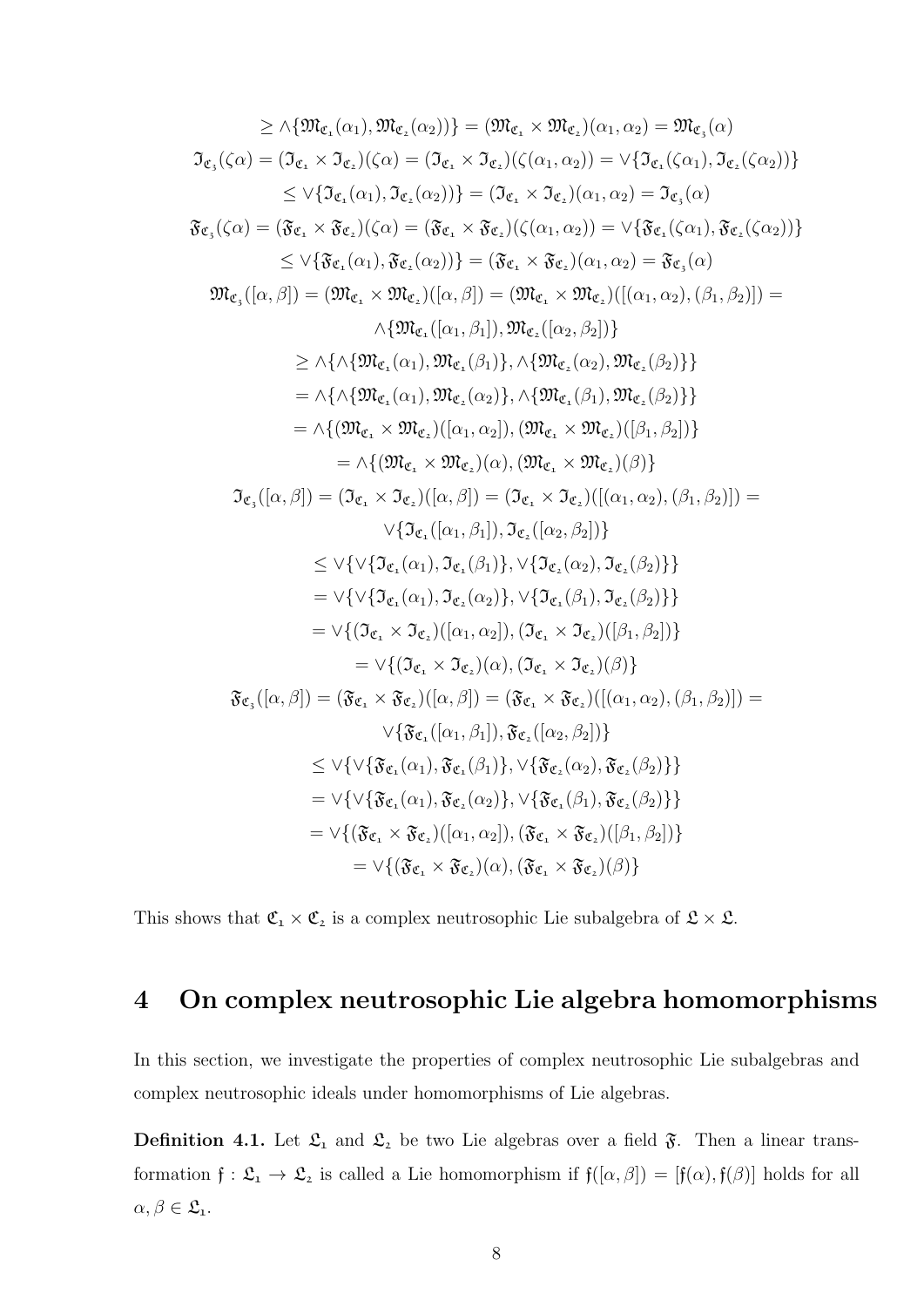For the Lie algebras  $\mathfrak{L}_1$  and  $\mathfrak{L}_2$ , it can be easily observed that if  $\mathfrak{f} : \mathfrak{L}_1 \to \mathfrak{L}_2$  is a Lie homomorphism and  $\mathfrak{C} = (\mathfrak{M}, \mathfrak{I}, \mathfrak{F})$  is a complex neutrosophic Lie subalgebra of  $\mathfrak{L}_2$ , then the complex neutrosophic set  $f^{-1}(\mathfrak{C})$  of  $\mathfrak{L}_1$  is also a neutrosophic Lie subalgebra, where

$$
\mathfrak{f}^{-1}(\mathfrak{M}_{\mathfrak{C}})(\alpha) = \mathfrak{M}_{\mathfrak{C}}(\mathfrak{f}(\alpha)) = \mathfrak{p}_{\mathfrak{C}}(\mathfrak{f}(\alpha))e^{j\mu(\mathfrak{f}(\alpha))}, \mathfrak{f}^{-1}(\mathfrak{I}_{\mathfrak{C}})(\alpha) = \mathfrak{I}_{\mathfrak{C}}(\mathfrak{f}(\alpha)) = \mathfrak{q}_{\mathfrak{C}}(\mathfrak{f}(\alpha))e^{j\nu(\mathfrak{f}(\alpha))}
$$

$$
\mathfrak{f}^{-1}(\mathfrak{F}_{\mathfrak{C}})(\alpha) = \mathfrak{F}_{\mathfrak{C}}(\mathfrak{f}(\alpha)) = \mathfrak{r}_{\mathfrak{C}}(\mathfrak{f}(\alpha))e^{j\omega(\mathfrak{f}(\alpha))}
$$

**Theorem 4.1.** Let  $\xi : \mathfrak{L} \to \mathfrak{L}'$  be a Lie algebra homomorphism. If  $\mathfrak{C} = (\mathfrak{M}, \mathfrak{I}, \mathfrak{F})$  is a complex neutrosophic Lie subalgebra of  $\mathcal{L}'$  with a membership, indeterminacy and non-membership functions are  $\mathfrak{M}_{\mathfrak{C}}(\beta) = \mathfrak{p}_{\mathfrak{C}}(\beta)e^{j\mu_{\mathfrak{C}}(\beta)}, \ \mathfrak{I}_{\mathfrak{C}}(\beta) = \mathfrak{q}_{\mathfrak{C}}(\beta)e^{j\nu_{\mathfrak{C}}(\beta)}, \ \text{and} \ \mathfrak{F}_{\mathfrak{C}}(\beta) = \mathfrak{r}_{\mathfrak{C}}(\beta)e^{j\omega_{\mathfrak{C}}(\beta)}, \ \text{re-}$ spectively, then the complex neutrosophic set  $\xi^{-1}(\mathfrak{C})$  is also a complex neutrosophic Lie subalgebra of  $\mathfrak{L}$ .

**Proof.** First, we need to show that  $\xi^{-1}(\mathfrak{C})$  is homogeneous. Note that if  $\alpha \in \mathfrak{L}$ , then  $\mathfrak{M}_{\xi^{-1}(\mathfrak{C})}(\alpha) \, = \, \mathfrak{M}_{\mathfrak{C}}(\xi(\alpha)) = \, \mathfrak{p}_{\mathfrak{C}}(\xi(\alpha)) e^{j \mu_{\mathfrak{C}}(\xi(\alpha))} \, = \, (\mathfrak{p}_{\mathfrak{C}}\xi(\alpha)) e^{j \mu_{\mathfrak{C}}(\xi(\alpha))}, \; \mathfrak{I}_{\xi^{-1}(\mathfrak{C})}(\alpha) \, = \, \mathfrak{I}_{\mathfrak{C}}(\xi(\alpha)) \, = \,$  $\mathfrak{g}_{\mathfrak{C}}(\xi(\alpha))e^{j\nu_{\mathfrak{C}}(\xi(\alpha))} = (\mathfrak{g}_{\mathfrak{C}}\xi(\alpha))e^{j\nu_{\mathfrak{C}}(\xi(\alpha))}, \text{ and } \mathfrak{F}_{\xi^{-1}(\mathfrak{C})}(\alpha) = \mathfrak{F}_{\mathfrak{C}}(\xi(\alpha)) = \mathfrak{r}_{\mathfrak{C}}(\xi(\alpha))e^{j\omega_{\mathfrak{C}}(\xi(\alpha))} =$  $(\mathfrak{r}_{\mathfrak{C}}\xi(\alpha))e^{j\omega_{\mathfrak{C}}(\xi(\alpha))}$ . Now, if  $\alpha_1,\alpha_2 \in \mathfrak{L}$  with  $(\mathfrak{p}_{\mathfrak{C}}\xi)(\alpha_1) \leq (\mathfrak{p}_{\mathfrak{C}}\xi)(\alpha_2)$ , that is  $\mathfrak{p}_{\mathfrak{C}}(\xi(\alpha_1)) \leq$  $\mathfrak{p}_{\mathfrak{C}}(\xi(\alpha_2)), (\mathfrak{q}_{\mathfrak{C}}\xi)(\alpha_1) \geq (\mathfrak{q}_{\mathfrak{C}}\xi)(\alpha_2), \text{ that is } \mathfrak{q}_{\mathfrak{C}}(\xi(\alpha_1)) \geq \mathfrak{q}_{\mathfrak{C}}(\xi(\alpha_2)), (\mathfrak{r}_{\mathfrak{C}}\xi)(\alpha_1) \geq (\mathfrak{r}_{\mathfrak{C}}\xi)(\alpha_2), \text{ that is}$  $\mathfrak{r}_{\mathfrak{C}}(\xi(\alpha_1)) \geq \mathfrak{r}_{\mathfrak{C}}(\xi(\alpha_2))$ , then from the homogeneity of  $\mathfrak{C}$ , we have  $(\mu_{\mathfrak{C}}\xi)(\alpha_1) \leq (\mu_{\mathfrak{C}}\xi)(\alpha_2)$ , that is  $\mu_{\mathfrak{C}}(\xi(\alpha_1)) \leq \mu_{\mathfrak{C}}(\xi(\alpha_2)), (\nu_{\mathfrak{C}}\xi)(\alpha_1) \geq (\nu_{\mathfrak{C}}\xi)(\alpha_2)$ , that is  $\nu_{\mathfrak{C}}(\xi(\alpha_1)) \geq \nu_{\mathfrak{C}}(\xi(\alpha_2)), (\omega_{\mathfrak{C}}\xi)(\alpha_1) \geq$  $(\omega_{\mathfrak{C}}\xi)(\alpha_2)$ , that is  $\omega_{\mathfrak{C}}(\xi(\alpha_1)) \geq \omega_{\mathfrak{C}}(\xi(\alpha_2))$ . Thus shows  $\xi^{-1}(\mathfrak{C})$  is homogenous. Let  $\alpha_1, \alpha_2 \in \mathfrak{C}$ and  $\zeta \in \mathcal{F}$ . Then

$$
\mathfrak{M}_{\xi^{-1}(\mathfrak{C})}(\alpha_1 + \alpha_2) = \mathfrak{M}_{\mathfrak{C}}(\xi(\alpha_1 + \alpha_2))
$$
\n
$$
= \mathfrak{M}_{\mathfrak{C}}(\xi(\alpha_1) + \xi(\alpha_2))
$$
\n
$$
\geq \wedge \{\mathfrak{M}_{\mathfrak{C}}(\xi(\alpha_1)), \mathfrak{M}_{\mathfrak{C}}(\xi(\alpha_2))\}
$$
\n
$$
= \wedge \{\mathfrak{M}_{\xi^{-1}(\mathfrak{C})}(\alpha_1), \mathfrak{M}_{\xi^{-1}(\mathfrak{C})}(\alpha_2)\}
$$
\n
$$
\mathfrak{I}_{\xi^{-1}(\mathfrak{C})}(\alpha_1 + \alpha_2) = \mathfrak{I}_{\mathfrak{C}}(\xi(\alpha_1 + \alpha_2))
$$
\n
$$
= \mathfrak{I}_{\mathfrak{C}}(\xi(\alpha_1) + \xi(\alpha_2))
$$
\n
$$
\leq \wedge \{\mathfrak{I}_{\mathfrak{C}}(\xi(\alpha_1)), \mathfrak{I}_{\mathfrak{C}}(\xi(\alpha_2))\}
$$
\n
$$
= \vee \{\mathfrak{I}_{\xi^{-1}(\mathfrak{C})}(\alpha_1), \mathfrak{I}_{\xi^{-1}(\mathfrak{C})}(\alpha_2)\}
$$
\n
$$
\mathfrak{F}_{\xi^{-1}(\mathfrak{C})}(\alpha_1 + \alpha_2) = \mathfrak{F}_{\mathfrak{C}}(\xi(\alpha_1 + \alpha_2))
$$
\n
$$
= \mathfrak{F}_{\mathfrak{C}}(\xi(\alpha_1)) + \xi(\alpha_2)
$$
\n
$$
\leq \wedge \{\mathfrak{F}_{\mathfrak{C}}(\xi(\alpha_1)), \mathfrak{F}_{\mathfrak{C}}(\xi(\alpha_2))\}
$$
\n
$$
= \vee \{\mathfrak{F}_{\xi^{-1}(\mathfrak{C})}(\alpha_1), \mathfrak{F}_{\xi^{-1}(\mathfrak{C})}(\alpha_2)\}, \text{ (§ is linear)}
$$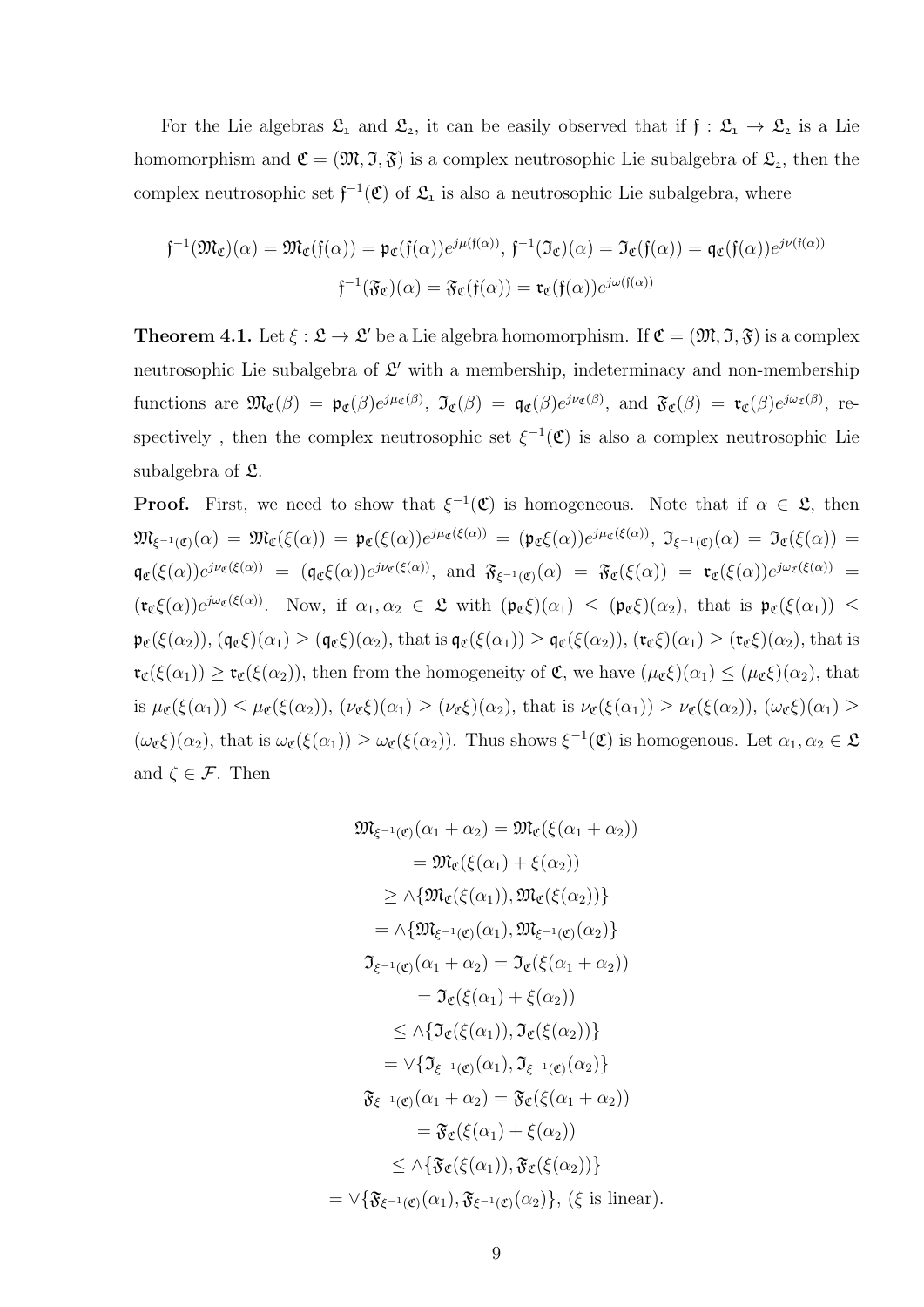$$
\mathfrak{M}_{\xi^{-1}(\mathfrak{C})}(\zeta\alpha) = \mathfrak{M}_{\mathfrak{C}}(\xi(\zeta\alpha)) = \mathfrak{M}_{\mathfrak{C}}(\zeta(\zeta\alpha))
$$
\n
$$
\geq \mathfrak{M}_{\mathfrak{C}}(\xi(\alpha)) = \mathfrak{M}_{\xi^{-1}(\mathfrak{C})}(\alpha)
$$
\n
$$
\mathfrak{I}_{\xi^{-1}(\mathfrak{C})}(\zeta\alpha) = \mathfrak{I}_{\mathfrak{C}}(\xi(\zeta\alpha)) = \mathfrak{I}_{\mathfrak{C}}(\zeta(\zeta\alpha))
$$
\n
$$
\leq \mathfrak{I}_{\mathfrak{C}}(\xi(\alpha)) = \mathfrak{I}_{\xi^{-1}(\mathfrak{C})}(\alpha)
$$
\n
$$
\mathfrak{F}_{\xi^{-1}(\mathfrak{C})}(\zeta\alpha) = \mathfrak{F}_{\xi^{-1}(\mathfrak{C})}(\alpha)
$$
\n
$$
\leq \mathfrak{F}_{\xi}(\xi(\alpha)) = \mathfrak{F}_{\xi^{-1}(\xi)}(\alpha), \quad \text{for } \xi \text{ is linear}.
$$
\n
$$
\mathfrak{M}_{\xi^{-1}(\mathfrak{C})}([\alpha_1, \alpha_2]) = \mathfrak{M}_{\xi}(\xi([\alpha_1, \alpha_2]))
$$
\n
$$
= \mathfrak{M}_{\xi}([\xi(\alpha_1)), \xi(\alpha_2)])
$$
\n
$$
\geq \wedge \{\mathfrak{M}_{\xi^{-1}(\mathfrak{C})}(\alpha_1), \mathfrak{M}_{\xi^{-1}(\mathfrak{C})}(\alpha_2)\},
$$
\n
$$
\mathfrak{I}_{\xi^{-1}(\mathfrak{C})}([\alpha_1, \alpha_2]) = \mathfrak{I}_{\xi}(\xi([\alpha_1, \alpha_2]))
$$
\n
$$
= \mathfrak{I}_{\xi}([\xi(\alpha_1)), \xi(\alpha_2)])
$$
\n
$$
\leq \vee \{\mathfrak{I}_{\xi}(\xi(\alpha_1)), \mathfrak{I}_{\xi^{-1}(\xi)}(\alpha_2)\}
$$
\n
$$
= \mathfrak{I}_{\xi^{-1}(\xi)}([\alpha_1, \beta_2])
$$
\n
$$
\leq \vee \{\mathfrak{I}_{\xi^{-1}
$$

**Theorem 4.2.** Let  $\xi : \mathfrak{L} \to \mathfrak{L}'$  be a Lie algebra homomorphism. If  $\mathfrak{C} = (\mathfrak{M}, \mathfrak{I}, \mathfrak{F})$  is a complex neutrosophic ideal of  $\mathcal{L}'$  with a membership, indeterminacy and non-membership functions  $\text{are } \mathfrak{M}_{\mathfrak{C}}(\beta) = \mathfrak{p}_{\mathfrak{C}}(\beta)e^{j\mu_{\mathfrak{C}}(\beta)}, \mathfrak{I}_{\mathfrak{C}}(\beta) = \mathfrak{q}_{\mathfrak{C}}(\beta)e^{j\nu_{\mathfrak{C}}(\beta)}, \text{ and } \mathfrak{F}_{\mathfrak{C}}(\beta) = \mathfrak{r}_{\mathfrak{C}}(\beta)e^{j\omega_{\mathfrak{C}}(\beta)}, \text{respectively, then}$ the complex neutrosophic set  $\xi^{-1}(\mathfrak{C})$  is also a complex fuzzy ideal of  $\mathfrak{L}$ .

Proof. The proof is similar to that of Theorem 4.1.

**Theorem 4.3.** Let  $\xi : \mathfrak{L} \to \mathfrak{L}'$  be a surjective Lie algebra homomorphism. If  $\mathfrak{C} = (\mathfrak{M}, \mathfrak{I}, \mathfrak{F})$ , where  $\mathfrak{M}_{\mathfrak{C}}(\alpha) = \mathfrak{p}_{\mathfrak{C}}(\alpha)e^{j\mu_{\mathfrak{C}}(\alpha)}$ ,  $\mathfrak{I}_{\mathfrak{C}}(\alpha) = \mathfrak{q}_{\mathfrak{C}}(\alpha)e^{j\nu_{\mathfrak{C}}(\alpha)}$ , and  $\mathfrak{F}_{\mathfrak{C}}(\alpha) = \mathfrak{r}_{\mathfrak{C}}(\alpha)e^{j\omega_{\mathfrak{C}}(\alpha)}$ , for any  $\alpha \in \mathfrak{L}$ , is a complex neutrosophic Lie subalgebra of  $\mathfrak{L}$ , then  $\xi(\mathfrak{C})$  is also a complex neutrosophic Lie subalgebra of  $\mathfrak{L}'$ .

**Proof.** We prove that  $\xi(\mathfrak{C})$  is homogenous. Suppose  $\beta \in \mathfrak{L}'$ . Then

$$
\mathfrak{M}_{\xi(\mathfrak{C})}(\beta) = \sup_{\alpha \in \xi^{-1}(\beta)} \{ \mathfrak{M}_{\mathfrak{C}}(\alpha) \} = \sup_{\alpha \in \xi^{-1}(\beta)} \{ \mathfrak{p}_{\mathfrak{C}}(\alpha) e^{j\mu_{\mathfrak{C}}(\alpha)} \}
$$
\n
$$
= \sup_{\alpha \in \xi^{-1}(\beta)} \{ \mathfrak{p}_{\mathfrak{C}}(\beta) \} e^{j(\sup_{\alpha \in \xi^{-1}(\beta)} \{ \mu_{\mathfrak{C}}(\beta) \} )} = \mathfrak{p}_{\mathfrak{C}\xi(\mathfrak{C})}(\beta) e^{j\mu_{\mathfrak{C}\xi(\mathfrak{C})}(\beta)}.
$$
\n
$$
\mathfrak{I}_{\xi(\mathfrak{C})}(\beta) = \inf_{\alpha \in \xi^{-1}(\beta)} \{ \mathfrak{I}_{\mathfrak{C}}(\alpha) \} = \inf_{\alpha \in \xi^{-1}(\beta)} \{ \mathfrak{q}_{\mathfrak{C}}(\alpha) e^{j\nu_{\mathfrak{C}}(\alpha)} \}
$$
\n
$$
= \inf_{\alpha \in \xi^{-1}(\beta)} \{ \mathfrak{q}_{\mathfrak{C}}(\beta) \} e^{j(\sup_{\alpha \in \xi^{-1}(\beta)} \{ \nu_{\mathfrak{C}}(\beta) \} )} = \mathfrak{q}_{\mathfrak{C}\xi(\mathfrak{C})}(\beta) e^{j\nu_{\mathfrak{C}\xi(\mathfrak{C})}(\beta)}.
$$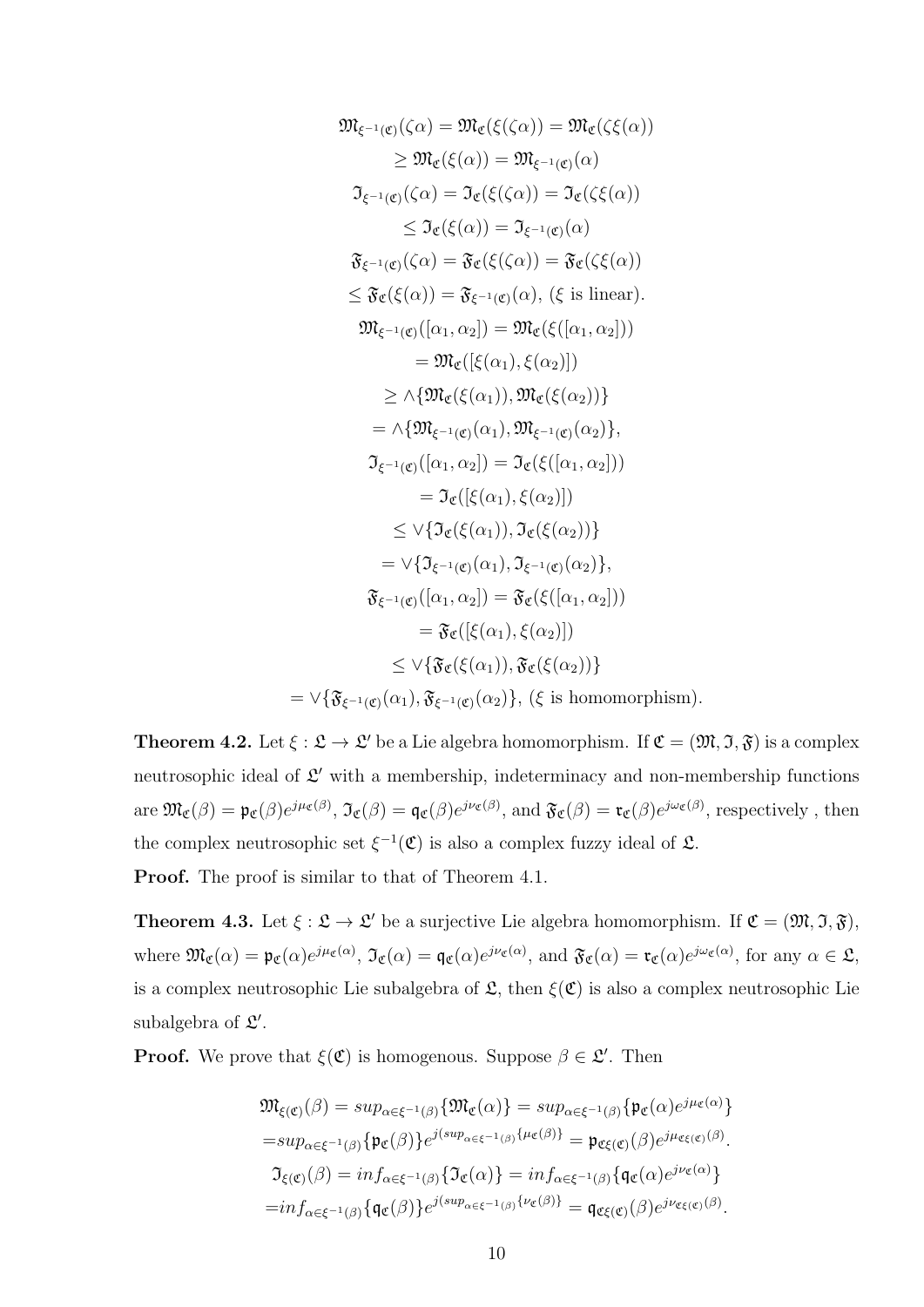$$
\mathfrak{F}_{\xi(\mathfrak{C})}(\beta) = \inf_{\alpha \in \xi^{-1}(\beta)} \{ \mathfrak{F}_{\mathfrak{C}}(\alpha) \} = \inf_{\alpha \in \xi^{-1}(\beta)} \{ \mathfrak{r}_{\mathfrak{C}}(\alpha) e^{j \omega_{\mathfrak{C}}(\alpha)} \}
$$
\n
$$
= \inf_{\alpha \in \xi^{-1}(\beta)} \{ \mathfrak{r}_{\mathfrak{C}}(\beta) \} e^{j(\sup_{\alpha \in \xi^{-1}(\beta)} \{ \omega_{\mathfrak{C}}(\beta) \} } = \mathfrak{r}_{\mathfrak{C}\xi(\mathfrak{C})}(\beta) e^{j \omega_{\mathfrak{C}\xi(\mathfrak{C})}(\beta)}.
$$

Now let  $\beta_1, \beta_2 \in \mathfrak{L}'$  with  $\mathfrak{p}_{\mathfrak{C}(\mathfrak{C})}(\beta_1) \leq \mathfrak{p}_{\mathfrak{C}(\mathfrak{C})}(\beta_2)$  and  $\mu_{\mathfrak{C}(\mathfrak{C})}(\beta_2) < \mu_{\mathfrak{C}(\mathfrak{C})}(\beta_1)$ . Then there exist a  $\alpha_1 \in \xi^{-1}(\{\beta_1\})$ , such that  $\mu_{\mathfrak{CE}(\mathfrak{C})}(\beta_2) < \mu_{\mathfrak{C}}(\alpha_1)$ . Therefore, If  $\alpha \in \xi^{-1}(\{\beta_2\})$ , then  $\mu_{\mathfrak{C}}(\alpha) < \mu_{\mathfrak{C}}(\alpha_1)$ , and so, from the homogeneity of  $\mathfrak{C}$ , we obtain  $\mathfrak{p}_{\mathfrak{C}}(\alpha) < \mathfrak{p}_{\mathfrak{C}}(\alpha_1)$ . Thus,  $sup_{\alpha \in \xi^{-1}(\beta_2)} \{ \mathfrak{p}_{\mathfrak{C}}(\alpha) \} < \mathfrak{p}_{\mathfrak{C}}(\alpha_1)$  and so,  $\mathfrak{p}_{\mathfrak{C}(\mathfrak{C})}(\beta_2) \leq \mathfrak{p}_{\mathfrak{C}(\mathfrak{C})}(\beta_1)$ , which is a contradiction. Similarly we can prove for indeterminacy and non-membership functions. This shows  $\xi(\mathfrak{C})$  is homogenous.

Since  $\mathfrak C$  is a complex neutrosophic subalgebra,  $\overline{\mathfrak C} = \{(\alpha, \langle \mathfrak{F}_{\mathfrak C}(\alpha), 1 - \mathfrak{I}_{\mathfrak C}(\alpha), \mathfrak{M}_{\mathfrak C}(\alpha) \rangle)| \alpha \in \mathfrak L\}$ is a neutrosophic subalgebra of  $\mathfrak{L}$ , and so the images of the components are neutrosophic subalgebra of  $\mathfrak{L}'$ . Hence, for  $\beta_1, \beta_2 \in \mathfrak{L}'$  and  $\zeta \in \mathcal{F}$ , we have

- (i)  $\mathfrak{M}_{\epsilon(\mathfrak{C})}(\beta_1 + \beta_2) > \wedge (\mathfrak{M}_{\epsilon(\mathfrak{C})}(\beta_1), \mathfrak{M}_{\epsilon(\mathfrak{C})}(\beta_2)),$  $\mathfrak{M}_{\xi(\mathfrak{C})}(\zeta\beta_1) \geq \wedge \mathfrak{M}_{\xi(\mathfrak{C})}(\beta_1),$  $\mathfrak{M}_{\epsilon(\mathfrak{C})}([\beta_1,\beta_2]) > \wedge (\mathfrak{M}_{\epsilon(\mathfrak{C})}(\beta_1),\mathfrak{M}_{\epsilon(\mathfrak{C})}(\beta_2))$
- (ii)  $\mathfrak{I}_{\epsilon(\mathfrak{G})}(\beta_1 + \beta_2) \leq \vee (\mathfrak{I}_{\epsilon(\mathfrak{G})}(\beta_1), \mathfrak{I}_{\epsilon(\mathfrak{G})}(\beta_2)),$  $\mathfrak{I}_{\epsilon(\mathfrak{G})}(\zeta\beta_1) \leq \sqrt{\mathfrak{I}_{\epsilon(\mathfrak{G})}}(\beta_1),$  $\mathfrak{I}_{\varepsilon(\mathfrak{C})}([\beta_1,\beta_2]) \leq \vee (\mathfrak{I}_{\varepsilon(\mathfrak{C})}(\beta_1),\mathfrak{I}_{\varepsilon(\mathfrak{C})}(\beta_2))$
- (iii)  $\mathfrak{F}_{\xi(\mathfrak{C})}(\beta_1 + \beta_2) \leq \vee (\mathfrak{F}_{\xi(\mathfrak{C})}(\beta_1), \mathfrak{F}_{\xi(\mathfrak{C})}(\beta_2)),$  $\mathfrak{F}_{\xi(\mathfrak{C})}(\zeta\beta_1) \leq \vee \mathfrak{F}_{\xi(\mathfrak{C})}(\beta_1),$  $\mathfrak{F}_{\xi(\mathfrak{C})}([\beta_1,\beta_2]) \leq \vee (\mathfrak{F}_{\xi(\mathfrak{C})}(\beta_1),\mathfrak{F}_{\xi(\mathfrak{C})}(\beta_2))$

Now our result follows from the homogeneity of  $\xi(\mathfrak{C})$ .

**Theorem 4.4.** Let  $\xi : \mathfrak{L} \to \mathfrak{L}'$  be a surjective Lie algebra homomorphism. If  $\mathfrak{C} = (\mathfrak{M}, \mathfrak{I}, \mathfrak{F})$ , where  $\mathfrak{M}_{\mathfrak{C}}(\alpha) = \mathfrak{p}_{\mathfrak{C}}(\alpha)e^{j\mu_{\mathfrak{C}}(\alpha)}$ ,  $\mathfrak{I}_{\mathfrak{C}}(\alpha) = \mathfrak{q}_{\mathfrak{C}}(\alpha)e^{j\nu_{\mathfrak{C}}(\alpha)}$ , and  $\mathfrak{F}_{\mathfrak{C}}(\alpha) = \mathfrak{r}_{\mathfrak{C}}(\alpha)e^{j\omega_{\mathfrak{C}}(\alpha)}$ , for any  $\alpha \in \mathfrak{L}$ , is a complex neutrosophic ideal of  $\mathfrak{L}$ , then  $\xi(\mathfrak{C})$  is also a complex neutrosophic ideal of  $\mathfrak{L}'$ .

**Theorem 4.5.** Let  $\xi : \mathfrak{L} \to \mathfrak{L}'$  be a surjective Lie homomorphism. If  $\mathfrak{C}_1 = (\mathfrak{M}_1, \mathfrak{I}_1, \mathfrak{F}_1)$  and  $\mathfrak{C}_2 = (\mathfrak{M}_2, \mathfrak{I}_2, \mathfrak{F}_2)$  are complex neutrosophic ideals of  $\mathfrak{L}$  such that  $\mathfrak{C}_1$  is homogeneous of  $\mathfrak{C}_2$ , then  $\xi(\mathfrak{C}_1 + \mathfrak{C}_2) = \xi(\mathfrak{C}_1) + \xi(\mathfrak{C}_2).$ 

**Proof.** For  $\beta \in \mathcal{L}'$ , we have

1. 
$$
\mathfrak{M}_{\xi(\mathfrak{C}_1)+\xi(\mathfrak{C}_2)}(\beta) = \sup_{\beta=\xi(\alpha)} \{\mathfrak{M}_{\mathfrak{C}_1+\mathfrak{C}_2}(\alpha)\}
$$
  
=  $\sup_{\beta=\xi(\alpha)} \{ \sup_{\alpha=\mathfrak{a}+\mathfrak{b}} \{ \mathfrak{M}_{\mathfrak{C}_1}(\mathfrak{a}) \wedge \mathfrak{M}_{\mathfrak{C}_2}(\mathfrak{b}) \} \}$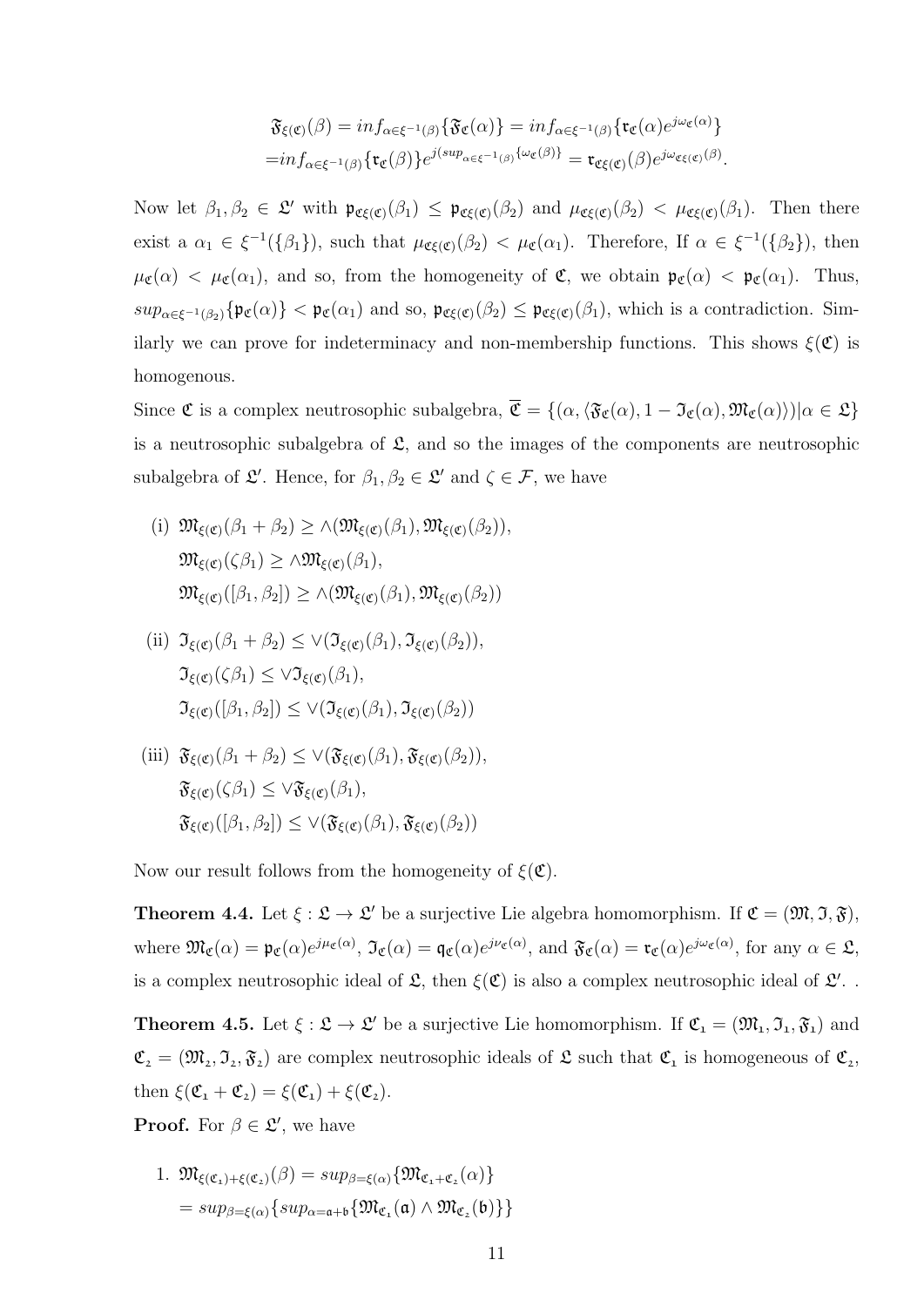$$
= sup_{\beta=\xi(\mathfrak{a})+\xi(\mathfrak{b})}\{\mathfrak{M}_{\mathfrak{C}_1}(\mathfrak{a})\wedge \mathfrak{M}_{\mathfrak{C}_2}(\mathfrak{b})\}
$$
  
\n
$$
= sup_{\beta=\mathfrak{m}+\mathfrak{n}}\{sup_{\mathfrak{m}=\xi(\mathfrak{a})}\{\mathfrak{M}_{\mathfrak{C}_1}(\mathfrak{a})\}\wedge sup_{\mathfrak{m}=\xi(\mathfrak{a})}\{\mathfrak{M}_{\mathfrak{C}_2}(\mathfrak{b})\}\}
$$
  
\n
$$
= sup_{\beta=\mathfrak{m}+\mathfrak{n}}\{\mathfrak{M}_{\xi(\mathfrak{C}_1)}(\mathfrak{m})\wedge \mathfrak{M}_{\xi(\mathfrak{C}_1)}(\mathfrak{n})\}
$$
  
\n
$$
= \mathfrak{M}_{\xi(\mathfrak{C}_1)+\xi(\mathfrak{C}_2)}(\beta).
$$

2. 
$$
\mathfrak{I}_{\xi(\mathfrak{C}_{1})+\xi(\mathfrak{C}_{2})}(\beta) = \inf_{\beta=\xi(\alpha)} \{\mathfrak{I}_{\mathfrak{C}_{1}+\mathfrak{C}_{2}}(\alpha)\}
$$
  
\n
$$
= \inf_{\beta=\xi(\alpha)} \{\inf_{\alpha=a+b} \{\mathfrak{I}_{\mathfrak{C}_{1}}(\mathfrak{a}) \vee \mathfrak{I}_{\mathfrak{C}_{2}}(\mathfrak{b})\}\}
$$
  
\n
$$
= \inf_{\beta=\xi(\mathfrak{a})+\xi(\mathfrak{b})} \{\mathfrak{I}_{\mathfrak{C}_{1}}(\mathfrak{a}) \vee \mathfrak{I}_{\mathfrak{C}_{2}}(\mathfrak{b})\}
$$
  
\n
$$
= \inf_{\beta=m+n} \{\inf_{m=\xi(\mathfrak{a})} \{\mathfrak{I}_{\mathfrak{C}_{1}}(\mathfrak{a})\} \vee \inf_{m=\xi(\mathfrak{a})} \{\mathfrak{I}_{\mathfrak{C}_{2}}(\mathfrak{b})\}\}
$$
  
\n
$$
= \inf_{\beta=m+n} \{\mathfrak{I}_{\xi(\mathfrak{C}_{1})}(\mathfrak{m}) \vee \mathfrak{I}_{\xi(\mathfrak{C}_{1})}(\mathfrak{n})\}
$$
  
\n
$$
= \mathfrak{I}_{\xi(\mathfrak{C}_{1})+\xi(\mathfrak{C}_{2})}(\beta).
$$

3. 
$$
\mathfrak{F}_{\xi(\mathfrak{C}_{1})+\xi(\mathfrak{C}_{2})}(\beta) = inf_{\beta=\xi(\alpha)} {\mathfrak{F}_{\mathfrak{C}_{1}+\mathfrak{C}_{2}}(\alpha)}
$$
  
\n
$$
= inf_{\beta=\xi(\alpha)} {inf_{\alpha=a+b} {\mathfrak{F}_{\mathfrak{C}_{1}}(a) \vee \mathfrak{F}_{\mathfrak{C}_{2}}(b)} }
$$
  
\n
$$
= inf_{\beta=\xi(a)+\xi(b)} {\mathfrak{F}_{\mathfrak{C}_{1}}(a) \vee \mathfrak{F}_{\mathfrak{C}_{2}}(b)}
$$
  
\n
$$
= inf_{\beta=m+n} {inf_{m=\xi(a)} {\mathfrak{F}_{\mathfrak{C}_{1}}(a)} \vee inf_{m=\xi(a)} {\mathfrak{F}_{\mathfrak{C}_{2}}(b)} }
$$
  
\n
$$
= inf_{\beta=m+n} {\mathfrak{F}_{\xi(\mathfrak{C}_{1})}(m) \vee \mathfrak{F}_{\xi(\mathfrak{C}_{1})}(n)}
$$
  
\n
$$
= \mathfrak{F}_{\xi(\mathfrak{C}_{1})+\xi(\mathfrak{C}_{2})}(\beta).
$$

## 5 Conclusion

This paper contributed to the study of neutrosophic algebraic structure by discussing complex neutrosophic subalgebras and complex neutrosophic ideal of Lie algebras. Several interesting properties were investigated and some examples were shown. Because complex neutrosophic sets are a generalization of neutrosophic sets, the results in this paper can be considered as a generalization of neutrosophic Lie algebras.

For future research, it is interesting to study complex neutrosophic sets in other types of algebras.

# References

[1] M. Ali, F. Smarandache. Complex neutrosophic set. Neural Computing and Applications, 12, (2015). DOI:10.1007/s00521-015-2154-y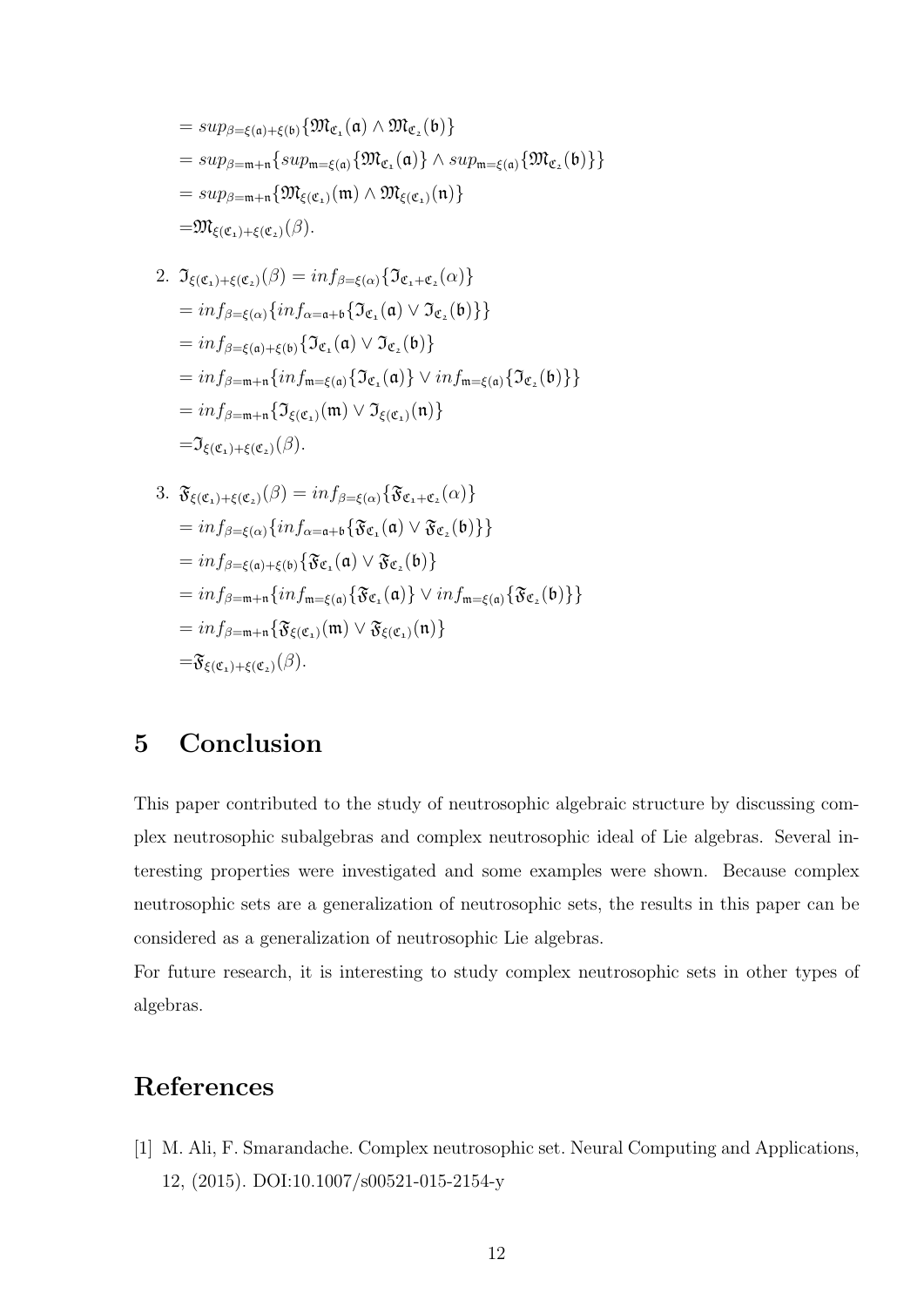- [2] M. Akram, Anti fuzzy Lie ideals of Lie algebras, Quasi groups and Related Systems, 14 (2006), 123-132.
- [3] K. T. Atanassov, Intuitionistic fuzzy sets, Fuzzy Sets and Systems, 20 (1986), 87-96. https://doi.org/10.1016/s0165-0114(86)80034-3
- [4] M. Akram, K. P. Shum, Intuitionistic Fuzzy Lie Algebras, Southeast Asian Bulletin of Mathematics, 31 (2007), 843-855.
- [5] Bayramov, C. Gunduz, M. Ibrahim Yazar, Inverse system of fuzzy soft modules, Annals of Fuzzy Mathematics and Informatics, 4 (2012), 349-363.
- [6] B. Davvaz, Fuzzy Lie algebras, Intern. J. Appl. Math., 6 (2001), 449-461.
- [7] C. Gunduz (Aras) and S. Bayramov, Intuitionistic fuzzy soft modules, Computers and Mathematics with Applications, 62 (2011), no. 6, 2480-2486. https://doi.org/10.1016/j.camwa.2011.07.036
- [8] C. Gunduz (Aras), S. Bayramov Inverse and direct system in category of fuzzy modules, Fuzzy Sets, Rough Sets and Multivalued Operations and Applications, 2 (2011), 11-25.
- [9] J. E. Humphreys, Introduction to Lie Algebras and Representation Theory, Springer, New York, 1972. https://doi.org/10.1007/978-1-4612-6398-2
- [10] P.K. Maji, Neutrosophic soft set, Annals of Fuzzy Mathematics and Informatics, 5 (2012), 157-168.
- [11] A. Rosenfeld, Fuzzy groups, J. Math. Anal. Appl., 35 (1971), 512-517. https://doi.org/10.1016/0022-247x(71)90199-5
- [12] C. G. Kim and D.S. Lee, Fuzzy Lie ideals and fuzzy Lie subalgebras, Fuzzy Sets and Systems, 94 (1998), 101-107. https://doi.org/10.1016/s0165-0114(96)00230-8
- [13] Q. Keyun, Q. Quanxi and C. Chaoping, Some properties of fuzzy Lie algebras, J. Fuzzy Math., 9 (2001), 985-989.
- [14] F. Smarandache Neutrosophic set, a generalization of the intuitionistic fuzzy sets, Inter. J. Pure Appl. Math., 24 (2005), 287-297.